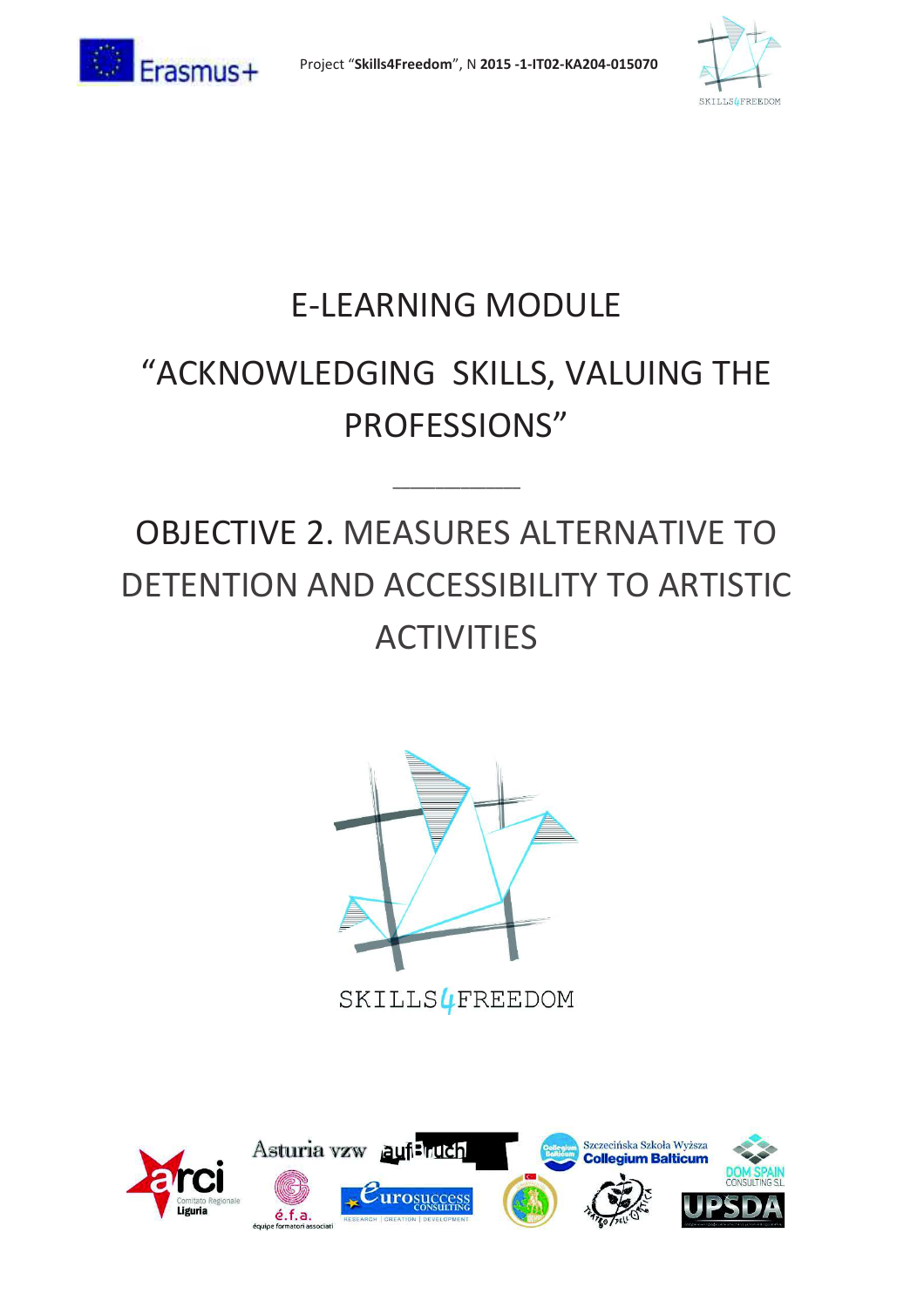

#### **INTRODUCTION AND INSTRUCTIONS**

**The second unit of a training is devoted to artistic skills acquired in prisons and potential problems in performing them.** 

**The material is divided into 5 subunits. First two subunits presents the topic concerning several different countries. After reading the texts you have to mark the proper answers in the questions (tasks) below the texts. Questions are of different type: multiple choice and true or false.** 

**Subunit 3 and 4 gather the data about artistic skills obtained from the surveys conducted among prisoners and educators realized within** *Skills for freedom project***. The data is presented in tables.** 

**Subunit 5 presents the summary of the research and the survey done in partner countries of the** *Skills for freedom* **project. After reading the texts you have to mark the proper answers in the questions (tasks) below the texts. Questions are of different type: multiple choice and true or false.** 

**If you are interested and would like to deepen your knowledge, we invite you to analyse the full versions of the reports and surveys done by project partners that are available on the** *Skills for freedom* **webpage (www.skills4freedom.eu).** 

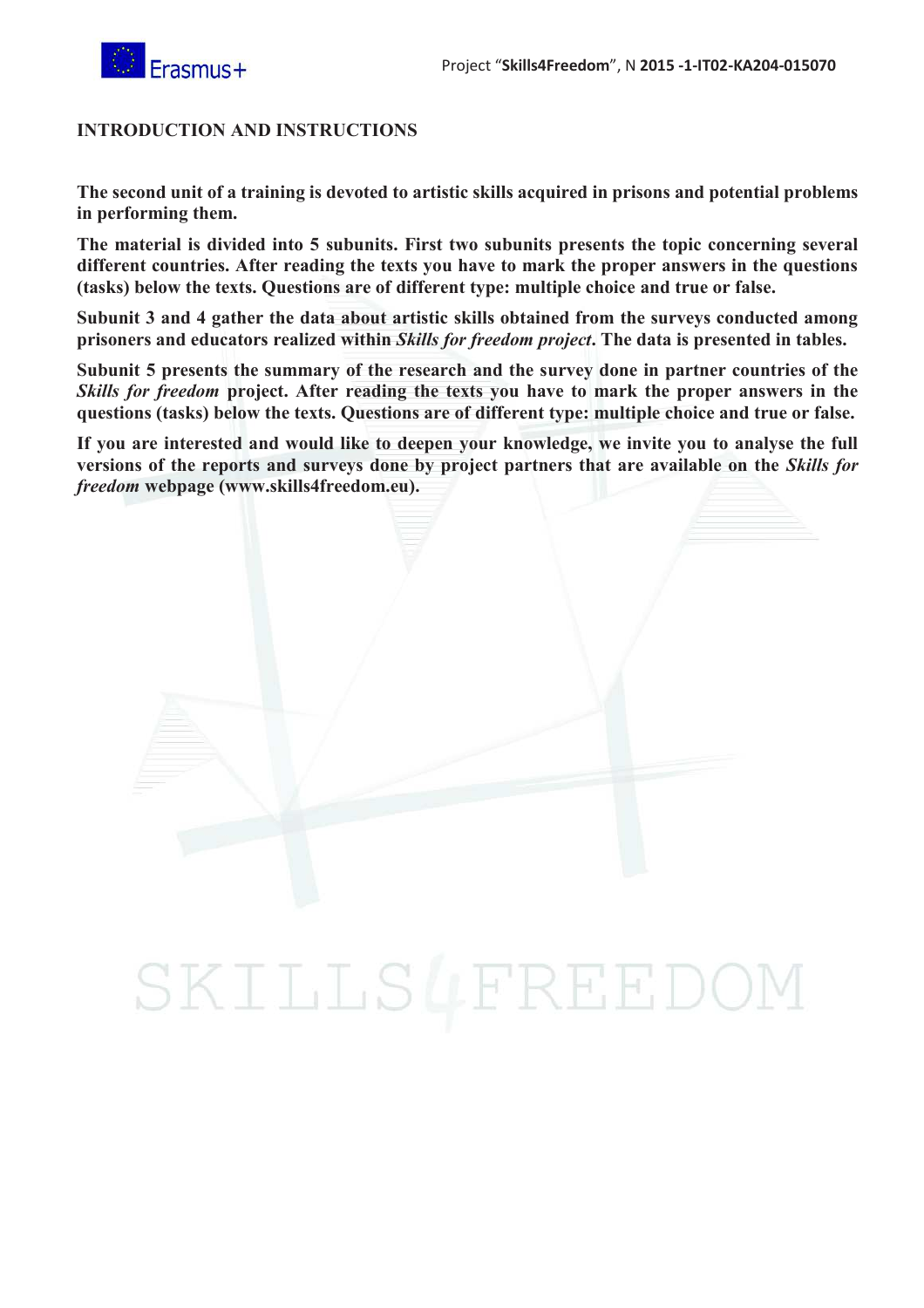

#### **UNIT 2**

#### **SUBUNIT 1**

#### **ITALY**

Prison administrations have established university centers in different institutes of the country, thanks to the agreements signed with those universities that have proven to be sensitive to the cultural growth of inmates.

Among the cultural activities organized inside prisons, writing in its various forms (autobiographical storytelling, poetry, screenplays for theater and other audiovisual media and/or forms of informative communication - newspapers, websites, broadcasted radio and television), has become an effective tool for personal growth and social reintegration for convicted individuals.

The attached 2015 Monitoring of Theatrical Activities in Penitentiary Institutions shows that in the Italy there was a presence of theater workshops reaching 59% last year. The indicator for relations with local authorities rose up to 34%, with trainings legally recognized counting to more than a 4% establishment.

The use of attendance token was adopted on an 11% scale frequency but the assessment of theatrical experiences as a treatment tool went up to 99%.

The positive impact of the theater workshops on the atmosphere of the Penitentiary Institutions was evaluated with a 96% rate.

#### **GERMANY/LITHUANIA**

The authorities indicated that the premises used for artistic activities had been improved and expanded, allowing 35 inmates – instead of the eight previously – to participate in such activities. They further indicated their intention to set up an additional training on computer literacy as well as to offer the possibility to register at the Alytus science university.

The research indicates that there are no traditions to carry out social arts projects at Lithuanian correctional institutions, but regardless of the experience the artists would be interested to work with inmates.

IMPORTANCE OF / RATIONALE FOR PROVIDING EDUCATION FOR PRISONERS

#### **MAIN ART-FORMS**

GERMANY: Over half worked in drama/theatre, a few in film and literature, none in the other art-forms.

LITHUANIA: The majority artists who are interested to work in prisons are visual art professionals (12), 2 – dancers and 1 – specialist in multimedia. Artists who have worked in correctional institutions are visual art specialists (4) and dance specialists (2).

In Germany- educational work takes place in many prisons. Artistic projects are not so frequent. The biggest problem is often the number of prison staff to attend such projects. In prisons in LITHUANIA not many opportunities for educational and artistic projects.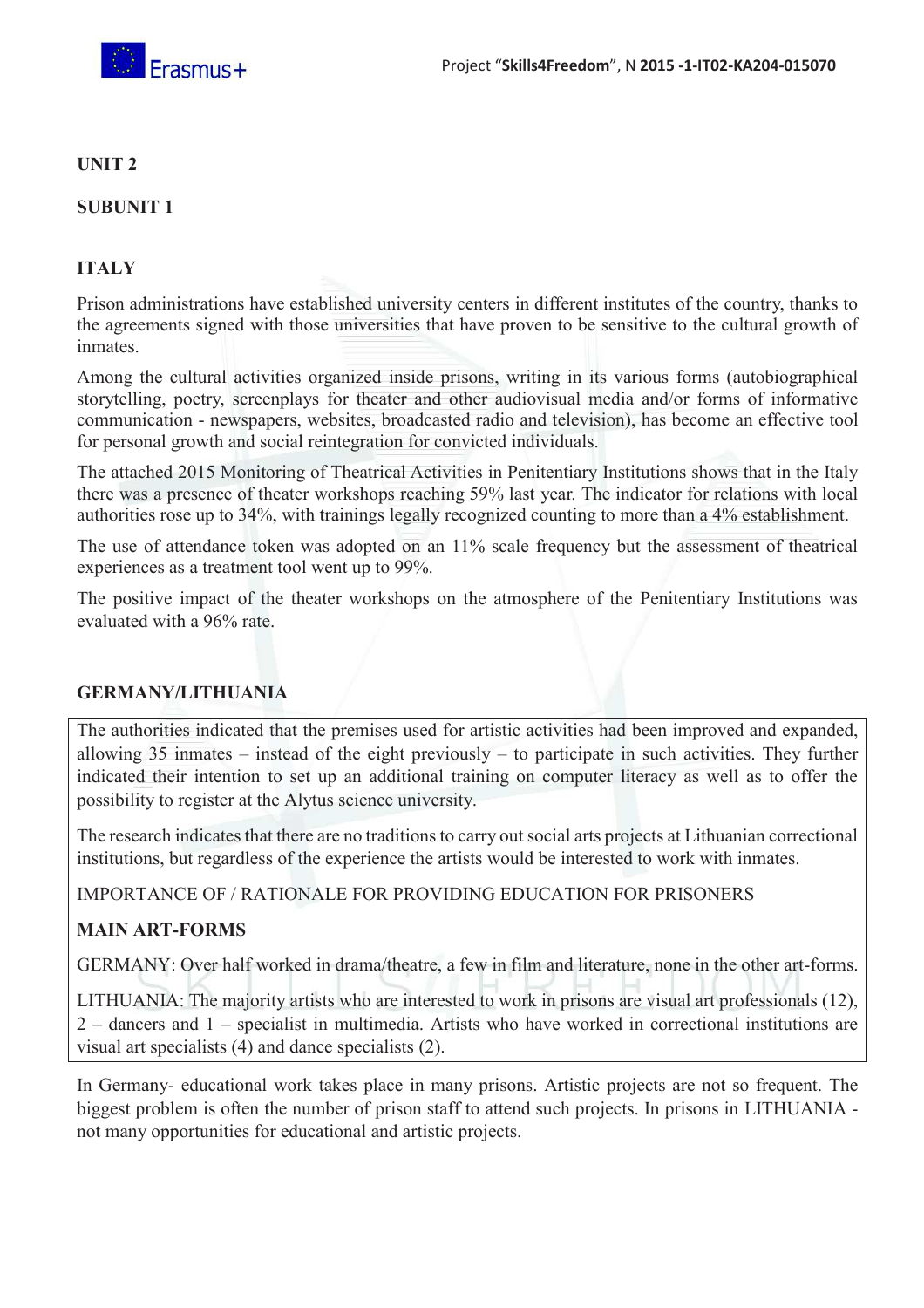

#### **POLAND**

In all prisons in Poland the correctness of imprisonment is supervised by the Prison Service. In the ranks of prison staff are not only officers of the department of protection, but also educators, psychologists, doctors and therapists. Every convicted person has the right to choose a program (general or individual) and the punishment can be included in the therapeutic system. In penitentiaries different classes take place from cultural to educational, including classes in painting, graphics and theater. These actions sometimes have the form of meetings with representatives of arts (especially music), whose purpose is to present the possibilities for every human being to make use of the world of impressions.

Educational activities in the custodial environment are of limited nature as insulation environment has limited access to a wider offer in this regard. In case of art and theater interest is special. A key element is the will of existence in the world of art as a subject spectacle impression. Also, crafts workshops are very popular. However, the most common activities is drama. Convicts usually prepare productions of well-known plays and presentations related to religious holidays.

An example of this is creative self-realization of the convicted by poetry and musical spectacles. A special integration of the inmates with the environment of freedom is charity for sick children. Participation in such activities is very high.

An interesting initiative in this respect is a project dedicated to the children of prisoners, in which the latter ones can record their own interpretation of a fairytale or a fragment of the book they pass to their children.

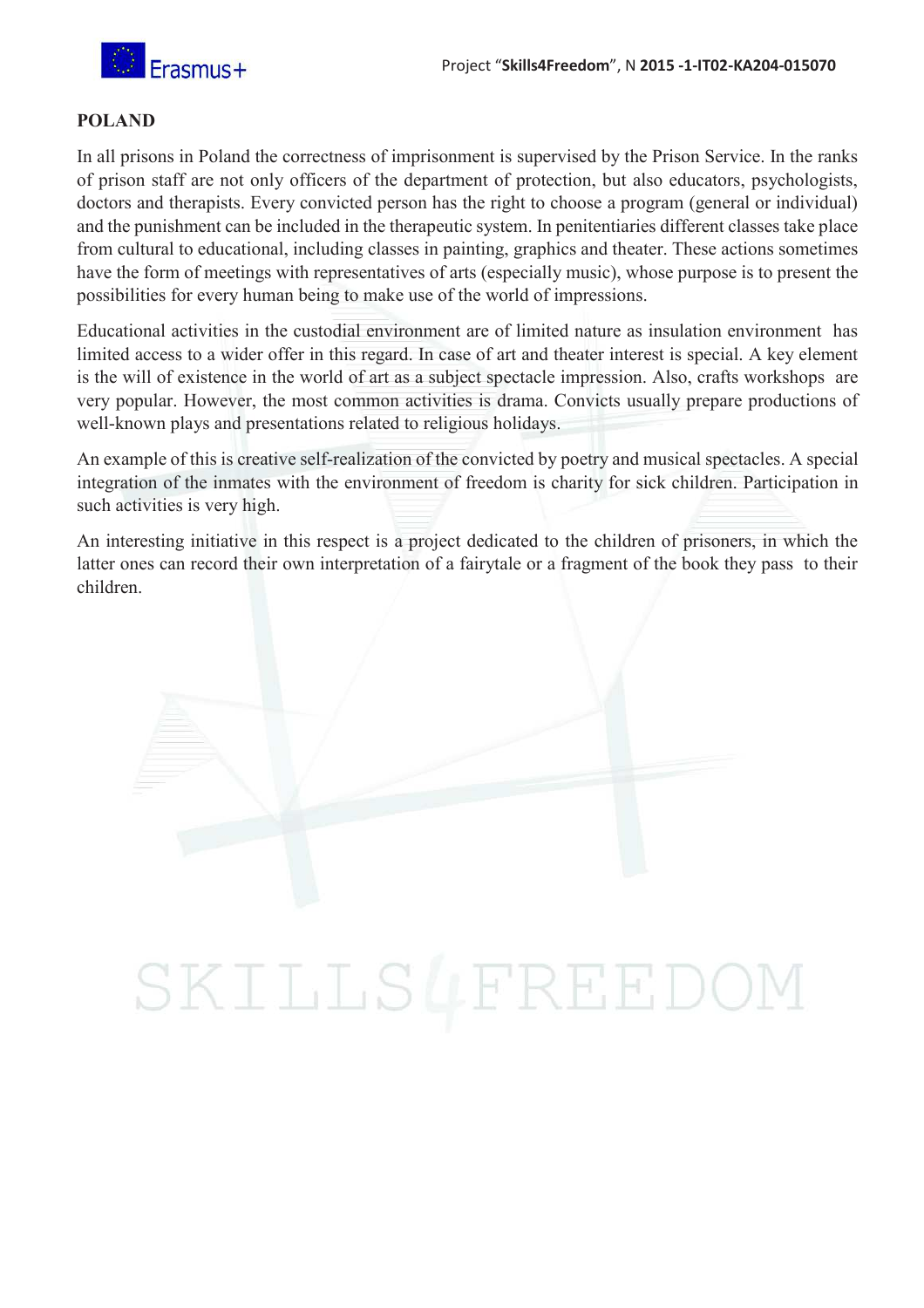

#### **UNIT 2**

#### **SUBUNIT 2**

#### **GREECE**

Concerning educational programs related to theater and the arts in general, they either form part of the curriculum in the Second Chance Schools prison with theatrical performances and artistic events organized by the teachers of the school and the Prison Board, or theatrical and artistic groups are organized with the participation of prisoners in them and in collaboration with NGOs, national and local Theatres and volunteers -theatrologists, actors and drama therapists from the community. Also, there have been several actions under implementation of European projects. Education in prison, aims at creative coverage of the dead time, upgrading social and basic skills, the acquisition of new skills, finding employment on release and reducing crime. The education of prisoners meets by definition particular **difficulties** and obstacles, as it takes place in a totalitarian-character institution where the particular civilization of prison is overcrowded sometimes with high mental illness rate, the excessive anxiety, fear, institutionalization, withdrawal and depersonalization (features all of confinement). All these, make any attempt to improve the prison conditions extremely difficult.

The prison board, after consultation with the social workers and psychologists (failing education consultant), organizes lectures to prisoners with the help of members of universities, colleges, scientific, professional, cultural and social institutions. The group discussions of prisoners are encouraged with the participation of specialists who organize them and monitor them. Their self-education is also facilitated by social workers and psychologists (in the absence of training consultants) who organize places for reading; library is constantly enriched with literary professional and scientific books. The prisoners can participate as individual or in a group at artistic events in troupe, chorus, art exhibition and crafts, film and other projections.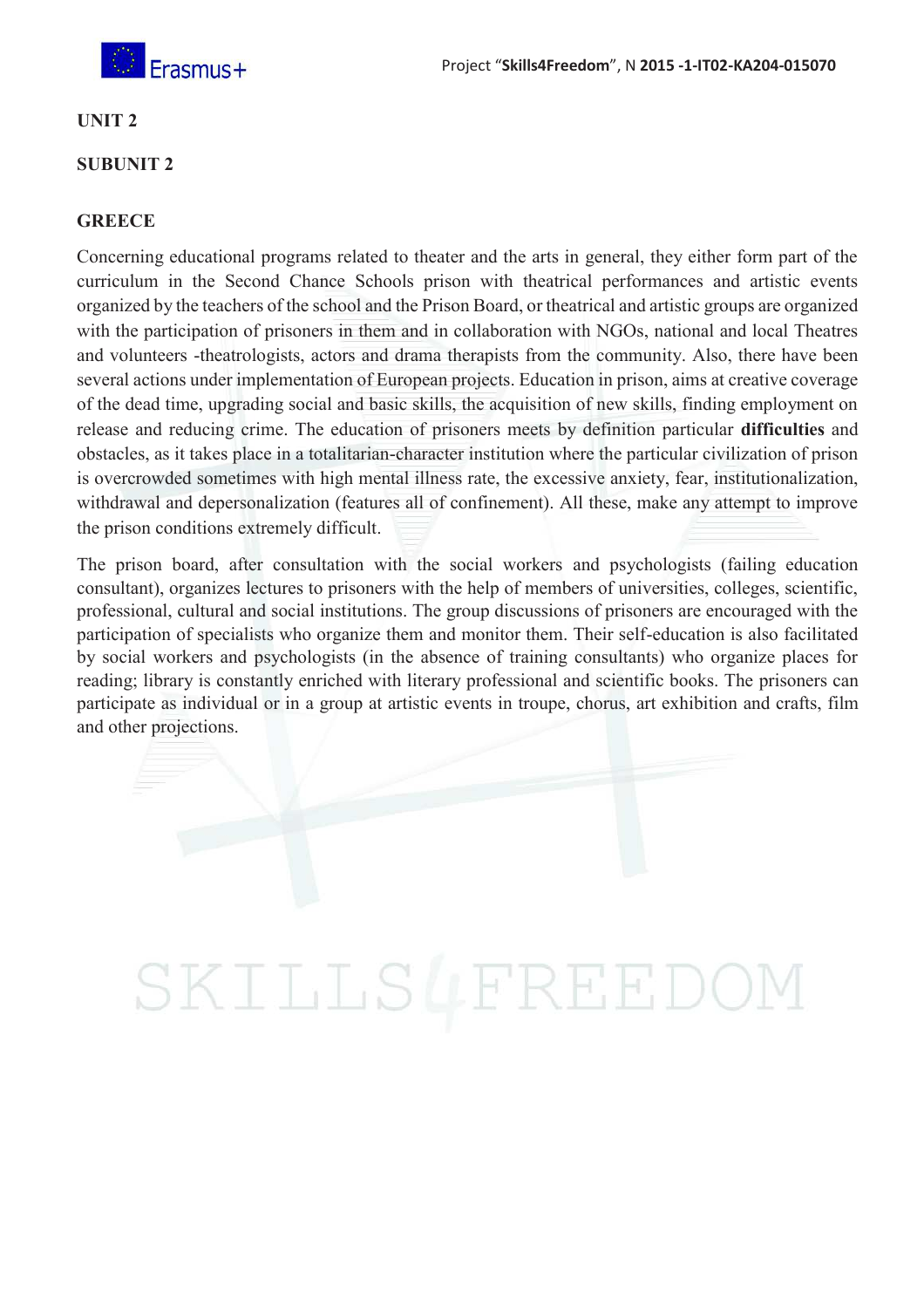

#### **TURKEY**

In the penal institutions, Administration and Monitoring Boards in Probation Directorates, Assessment and Planning Offices are responsible for preparation of trainings organized with the purpose of convicts' reintegration. Education and Training activities in Turkey Prisons: Literacy Courses, Formal Education (Open Education Secondary School, Open Education High School and Open Education University with distant training), Formal Higher Education, Vocational and Technical Education, Social and Cultural Activities for example, conference-seminar, debate-quiz, theatre & drama, cinema, central broadcasting system, concerts, sports studies and tournaments. Institutions organise all the training and courses on the condition of participation in them of a minimum 10 inmates and demand of the prisons. With the approval of the director of the prison and the court, prisoners have the right to participate in those trainings.

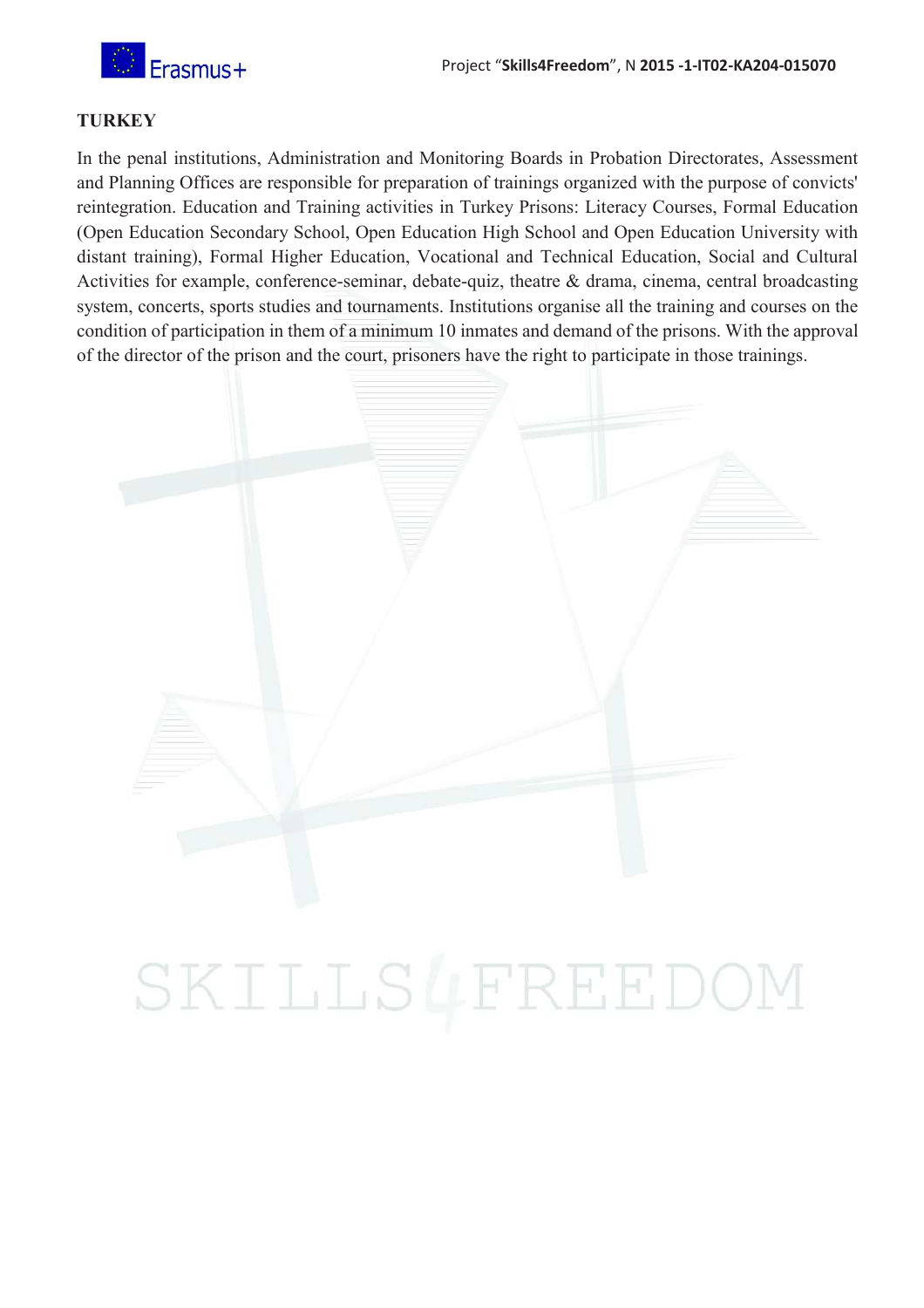

#### **ROMANIA**

The project –Prisoners on stage – Theatre is a link between inside and outside, in which we have been collaborating with Teatro dell'Ortica was a real opportunity and a chance for our institution to be involved in social theatre as an occasion to improve our competencies in using art techniques and international networking to promote social inclusion of our inmates. Artistic skills which are being developed in our prisons are:

-Literacy activities, training and qualifications

-Literacy courses, schooling and vocational training in various trades

-Cultural and artistic activities: - theatre, music, dance, magazine publishing where prisoners' articles, poetry and prose are published. Also, creative writing, reading, painting and drawing, graphic design, sculpture, crafts and handicrafts (embroidery, tapestry, weaving, etc.).

-Manufacture of handicrafts items and organizing exhibitions with these objects (paintings, sculpture, handmade cards, etc.)

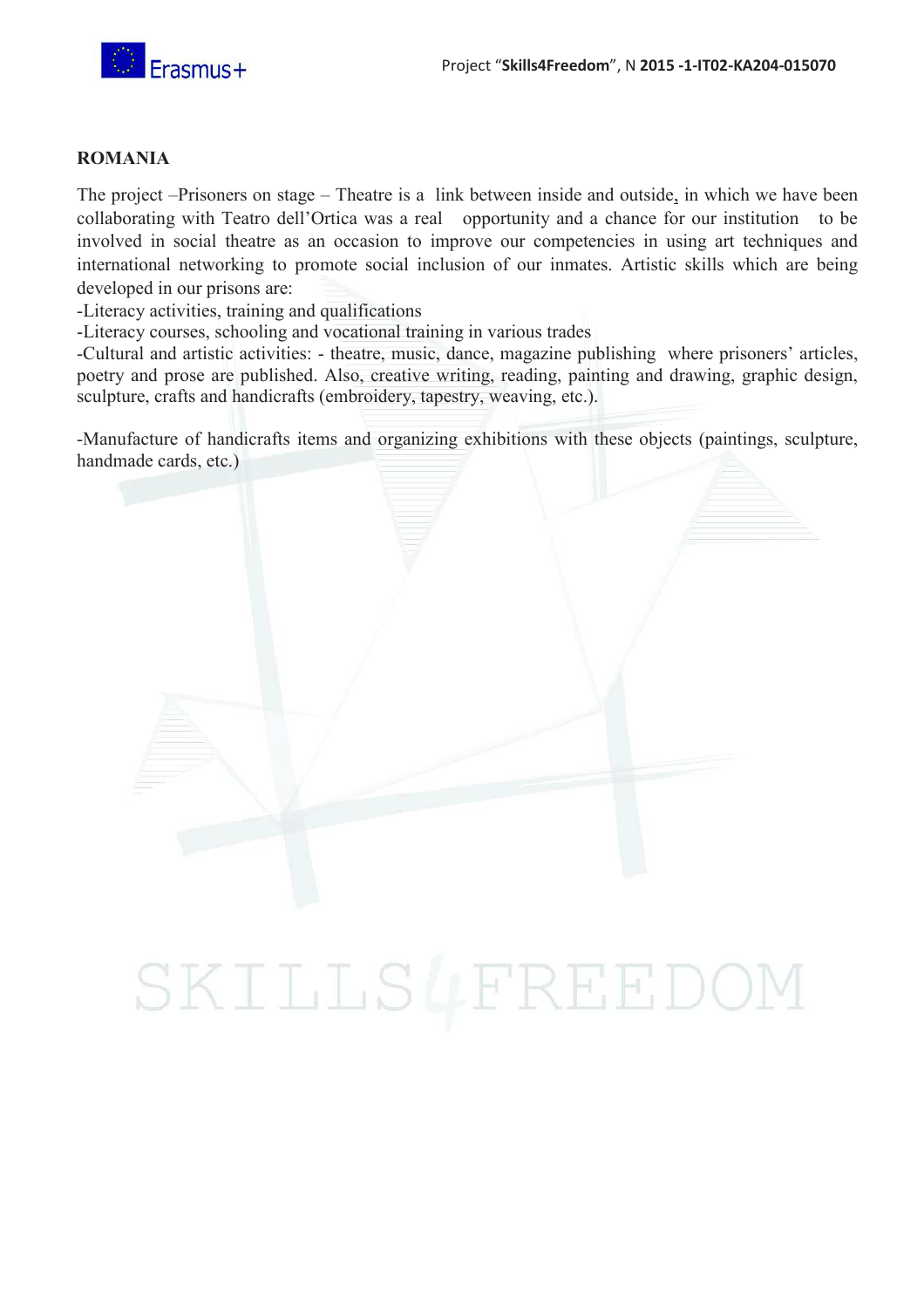

#### **CYPRUS**

As much as the prison administration tries to make the educational activities as consistent as possible with the offered national educational programs for reintegration of prisoners, this does not in any case mean that the prisoners will definitely find some kind of employment. Even though the prisoners can benefit from them, there are no ways to measure their reintegration degree since there are no probation services in Cyprus which makes the reintegration procedure very difficult for the prisoners. When a prisoner is released in Cyprus, there is no support provided to the released ex-offenders, and as a result, the turn-over rates are extremely high for this reason.

In the context of the Cyprus prison, the prisoners have the opportunity to take up several educational activities: computer classes, theatre classes, music classes, arts and crafts classes, dance/chorus/music classes, distance learning, hagiography (religious painting), copper engraving; all the aforementioned activities are offered to both women and men prisoners and the majority of them are closely connected with arts and the theatre. The skills gained from the aforementioned arts activities are social skills mostly and learning to collaborate with other people, skills that are indispensable in the prisoners' effort for reintegration after their release.

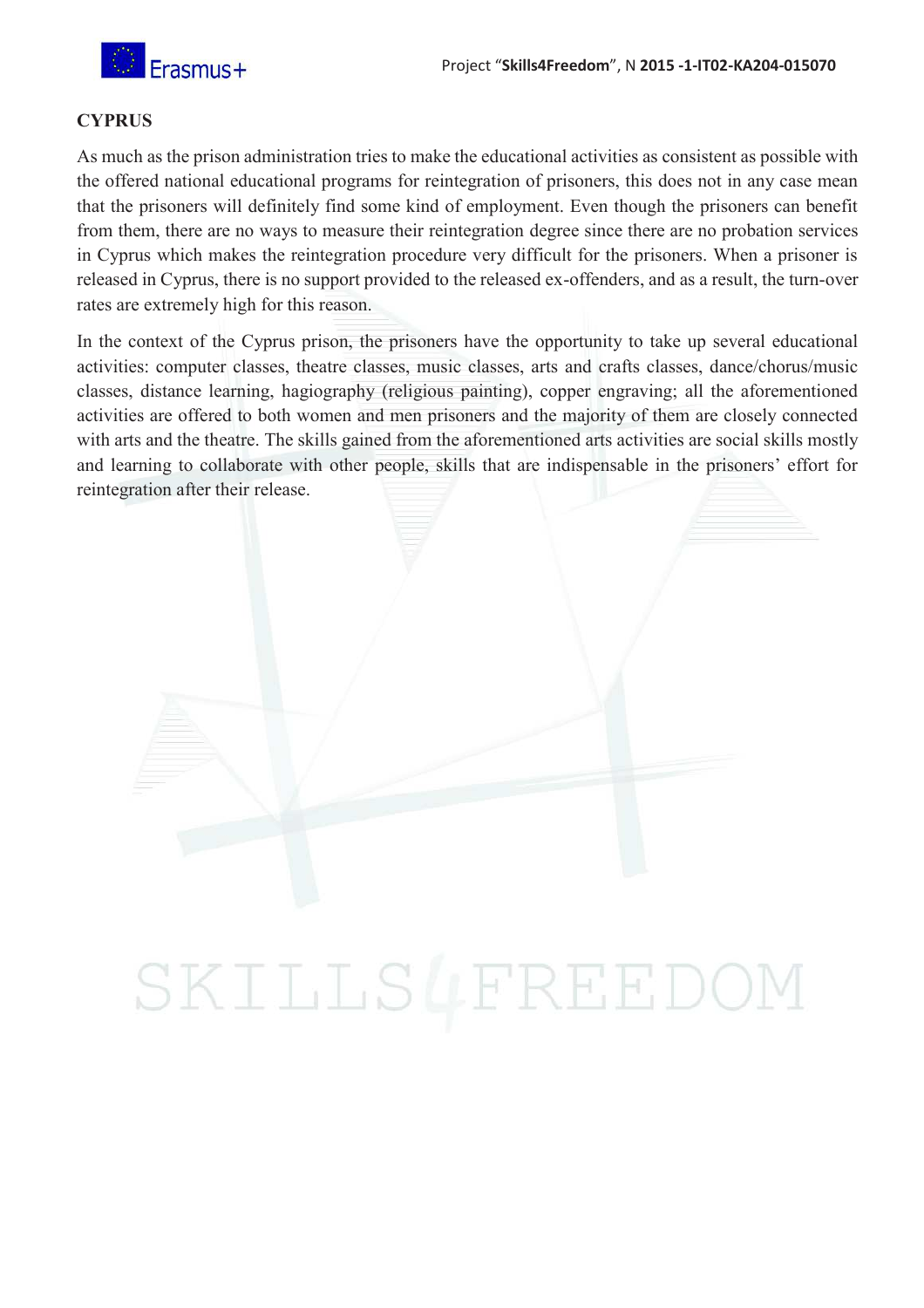

#### **UNIT 2**

#### **SUBUNIT 3**

**In this subunit we invite you to get closer with the data that were collected during the survey done among prisoners in partner countries' prisons. Prisoners were asked several questions. Here bellow we present you selected data. If you are interested in analysing full document, please do not hesitate to download it from the project webpage.** 

**The data of subunit 3 concern only some of the questions of the survey: question 7 (Q7), question 9 (Q9), question 14 (Q14) and question 21 (Q21). In the first step please analyze the questions:** 

**Q7** Did you have a possibility of doing the things mentioned below during your stay in prison?

- a. Taking up education [ yes, no ]
- b. Learning a new job  $\lceil$  yes, no  $\rceil$
- c. Acquiring new skills, within artistic skills [ yes, no ],
- if yes what ………………………………………………………………………..

**Q9** Did skills acquired:

- a) have a positive effect on your daily life in prison? [ yes, no ]
- b) encourage you to deep interest in this artistic activity (theatre, music etc.)? [yes, no ]
- c) encourage you to work in this field after prison? [ yes, no ]

**Q14** Do you have artistic skills? [ yes, no ]

**Q21** Do you think that presenting artistic outputs realized by prisoners (theatre performance, artwork etc.) might influence the positive attitude of the community towards prisoners and ex-prisoners? [ yes, no ]

**In the second step analyse the answers of the prisoners.**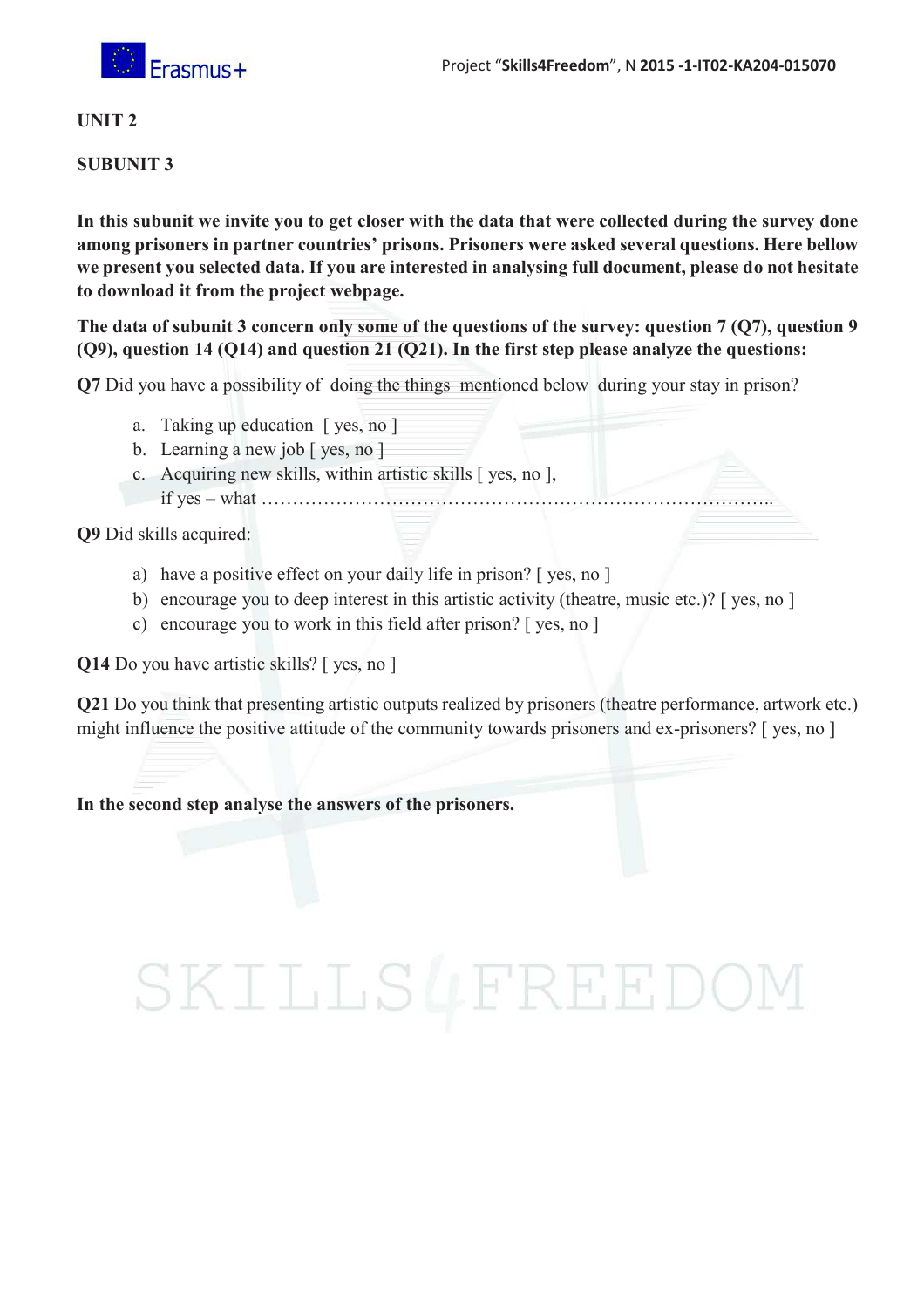

#### **ITALY**

**Q7. Did you have the possibility of doing the things mentioned below during your stay in prison?** 

|                | <b>Taking</b><br>a/<br>$\mathbf{u} \mathbf{p}$<br>education | b/ Learning a new<br>job | <b>Acquiring</b><br>c/<br>new<br>skills, within artistic<br>skills |
|----------------|-------------------------------------------------------------|--------------------------|--------------------------------------------------------------------|
| Yes            | 63,89 %                                                     | 47,22 %                  | 55,56 %                                                            |
| No             | 13,89 %                                                     | 33,33 %                  | 25,00 %                                                            |
| Without answer | 2,78 %                                                      | $0\%$                    | $0\%$                                                              |

From the point of artistic skills the following have been numbered: playing a music instrument (percussions), graphic design, theatre, dancing, poetry, writing and illustration.

#### **BULGARIA**

**Q7. Did you have a possibility of doing the things mentioned below during your stay in prison?** 

|                | <b>Taking</b><br>a/<br>$\mathbf{u} \mathbf{p}$<br>education | b/ Learning a new<br>job | <b>Acquiring</b><br>c/<br>new<br>skills, within artistic<br>skills |
|----------------|-------------------------------------------------------------|--------------------------|--------------------------------------------------------------------|
| Yes            | 25,4%                                                       | 54,2%                    | 40,7%                                                              |
| N <sub>o</sub> | 35,6%                                                       | 25,4%                    | 17%                                                                |
| Without answer | 33,9%                                                       | 15,25%                   | 37,3%                                                              |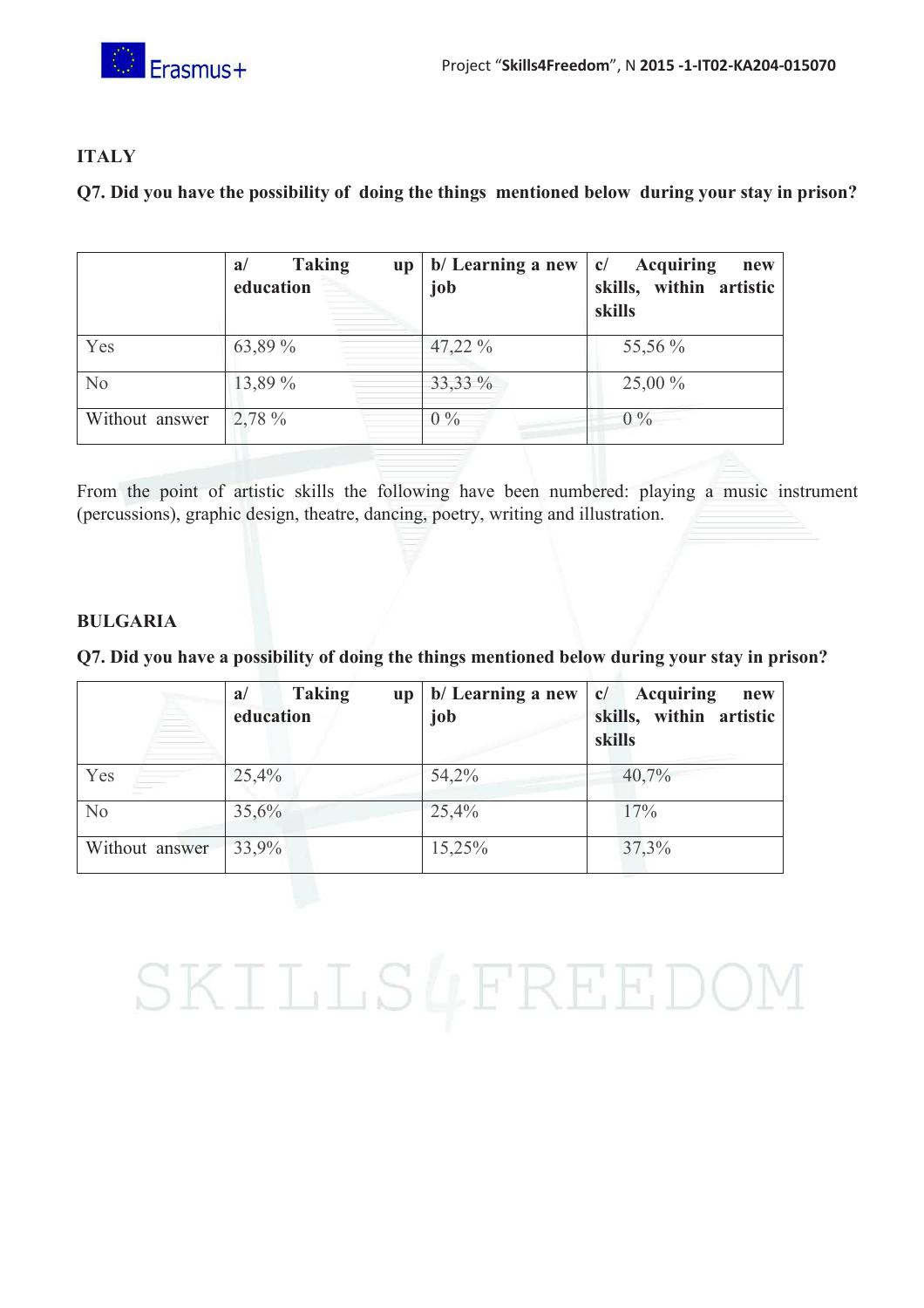

#### **GERMANY**

#### **Q7. Did you have a possibility of doing the things mentioned below during your stay in prison?**

|                | <b>Taking</b><br>a/<br><b>up</b><br>education | b/ Learning a new<br>job | <b>Acquiring</b><br>c/<br>new<br>skills, within artistic<br>skills |
|----------------|-----------------------------------------------|--------------------------|--------------------------------------------------------------------|
| Yes            | 80 %                                          | 80 %                     | 83,3 %                                                             |
| No             | $6,7\%$                                       | $6,7\%$                  | $6,7\%$                                                            |
| Without answer | $13,3\%$                                      | 13,3 %                   | $10\%$                                                             |

### **c/ Acquiring new skills, within artistic skills**

If yes  $-$  what  $-$ 

Data below is for participants who gave affirmative answer to the previous question

| <b>Skills</b>      | $\frac{0}{0}$ | N of answers   |
|--------------------|---------------|----------------|
| Singing            | 2,94%         | $\mathbf{1}$   |
| Writing            | 5,88%         | $\overline{2}$ |
| Theater, acting    | 41,2%         | 14             |
| Dance              | 5,88%         | $\overline{2}$ |
| Music              | 8,82%         | $\overline{3}$ |
| Computer           | 2,94%         | $\mathbf{1}$   |
| Art/ Paint         | 20,58%        | $\overline{7}$ |
| Foreign language   | 2,94%         | 1              |
| Sport              | 5,88%         | $\overline{2}$ |
| All kind of skills | 2,94%         | $\mathbf{1}$   |
| <b>Sum</b>         | 100%          | 34             |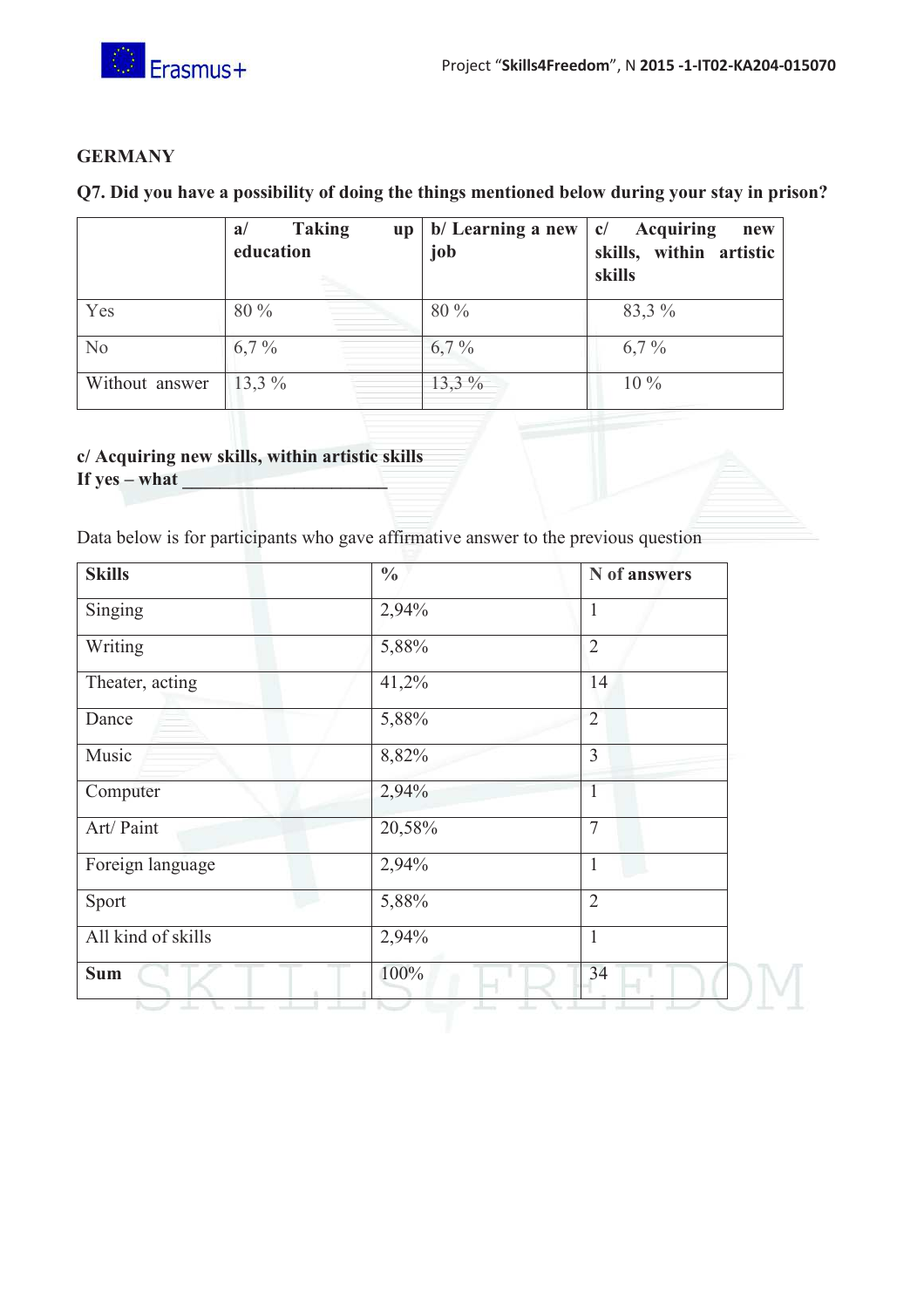

#### **CYPRUS**

#### **Q9. Did acquired skills:**

|     | prison? | a/ have a positive effect $\vert \mathbf{b} \vert$ encourage you to deep $\vert \mathbf{c} \vert$ encourage you to work<br>on your daily life in interest in this artistic in this field after prison?<br>activity (theatre, music etc. |     |
|-----|---------|-----------------------------------------------------------------------------------------------------------------------------------------------------------------------------------------------------------------------------------------|-----|
| Yes | 90%     | 75%                                                                                                                                                                                                                                     | 20% |
| No  |         |                                                                                                                                                                                                                                         |     |

#### **TURKEY**

### **Q9. Did acquired skills:**

|                | prison?       | a/ have a positive effect $\vert \mathbf{b} \vert$ encourage you to deep $\vert \mathbf{c} \vert$ encourage you to work<br>on your daily life in interest in this artistic in this field after prison?<br>activity (theatre, music etc. |              |
|----------------|---------------|-----------------------------------------------------------------------------------------------------------------------------------------------------------------------------------------------------------------------------------------|--------------|
| Yes            | $86.7\%$ (26) | $33.3\%$ (10)                                                                                                                                                                                                                           | 40 $\%$ (12) |
| N <sub>o</sub> | $13.3\%$ (4)  | $66.7\%$ (20)                                                                                                                                                                                                                           | $60\%$ (18)  |

#### **BELGIUM**

### **Q9. Did acquired skills:**

|                | a/ have a positive effect | $\vert \mathbf{b} \vert$ encourage you to deep $\vert \mathbf{c} \vert$ encourage you to work |                             |
|----------------|---------------------------|-----------------------------------------------------------------------------------------------|-----------------------------|
|                | on your daily life in     | interest in this artistic                                                                     | in this field after prison? |
|                | prison?                   | activity (theatre, music etc.                                                                 |                             |
|                |                           |                                                                                               |                             |
| Yes            | 70.59%                    | 81.40%                                                                                        | 71.76%                      |
| N <sub>o</sub> | 10.59%                    | 5.81%                                                                                         | 11.76%                      |
|                |                           |                                                                                               |                             |
|                |                           |                                                                                               |                             |
| Without        | 18.82%                    | 12.79%                                                                                        | 16.47%                      |
| answer         |                           |                                                                                               |                             |
|                |                           |                                                                                               |                             |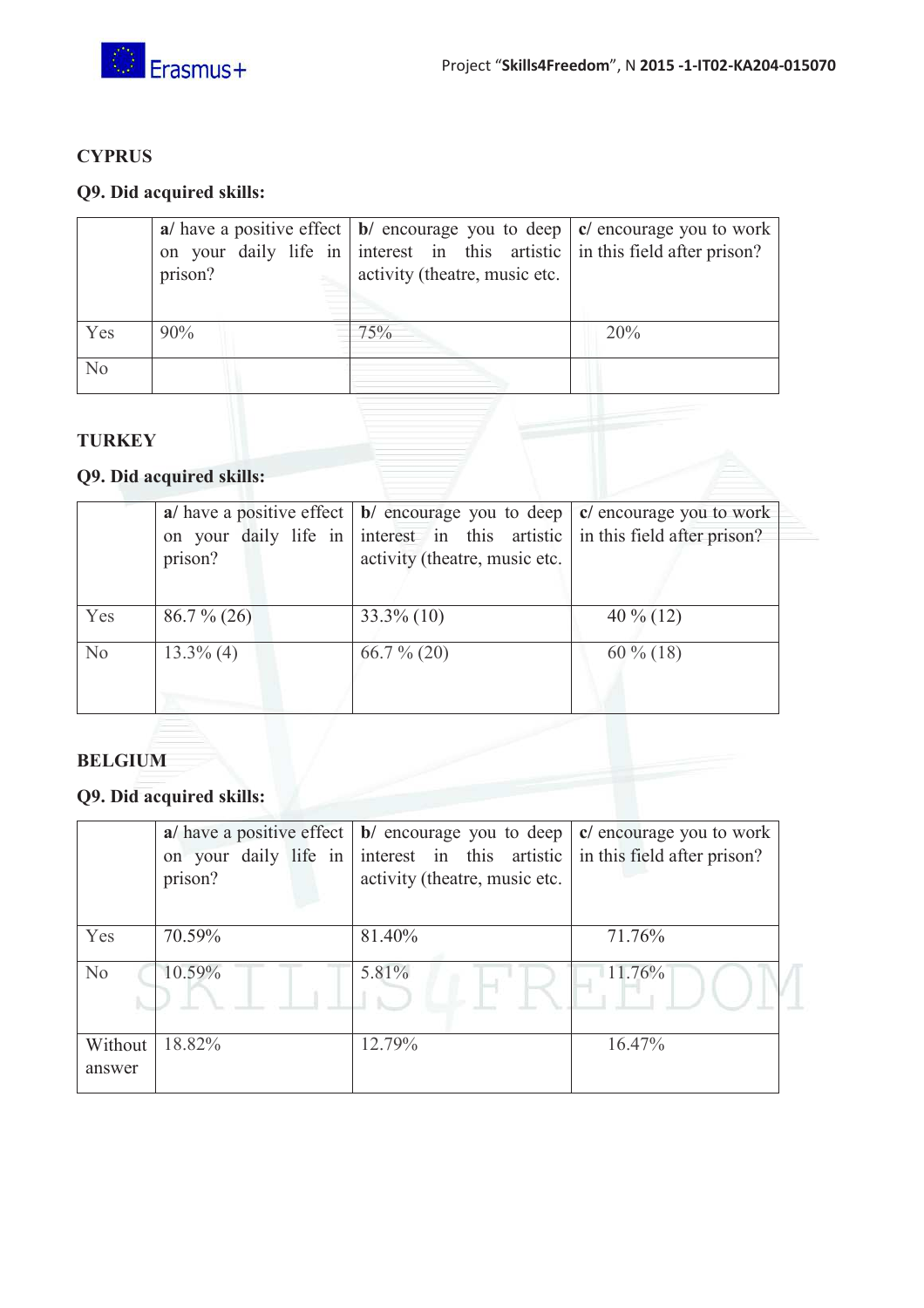

#### **POLAND**

#### **Q9. Did acquired skills:**

|                | prison?       | a/ have a positive effect $\vert \mathbf{b} \vert$ encourage you to deep $\vert \mathbf{c} \vert$ encourage you to work<br>on your daily life in interest in this artistic in this field after prison?<br>activity (theatre, music etc |               |
|----------------|---------------|----------------------------------------------------------------------------------------------------------------------------------------------------------------------------------------------------------------------------------------|---------------|
| Yes            | $12(34,28\%)$ | $6(17,14\%)$                                                                                                                                                                                                                           | $3(8,57\%)$   |
| N <sub>o</sub> | $23(65,71\%)$ | 29(82,85%)                                                                                                                                                                                                                             | $32(91,42\%)$ |

#### **ITALY**

#### **Q14. Do you have artistic skills?**

|                | $\frac{0}{0}$ | No. of participants |
|----------------|---------------|---------------------|
| Yes            | 52,78 %       |                     |
| N <sub>0</sub> | 47,22 %       |                     |

#### **BULGARIA**

#### **Q14.Do you have artistic skills?**

|                       | $\frac{0}{0}$ | No. of participants |
|-----------------------|---------------|---------------------|
| Yes                   | $64.5\%$      |                     |
| N <sub>0</sub>        | 30.5 $%$      |                     |
| <b>Without answer</b> | $\frac{0}{0}$ |                     |

#### **GERMANY**

| <b>OEIVIALL</b>                  |                           |                     |  |
|----------------------------------|---------------------------|---------------------|--|
| Q14.Do you have artistic skills? |                           |                     |  |
|                                  | $\overline{\mathbf{v}}_0$ | No. of participants |  |
| Yes                              | 86,7%                     | 26                  |  |
| N <sub>0</sub>                   | 10%                       |                     |  |
| <b>Without answer</b>            | 3,3%                      |                     |  |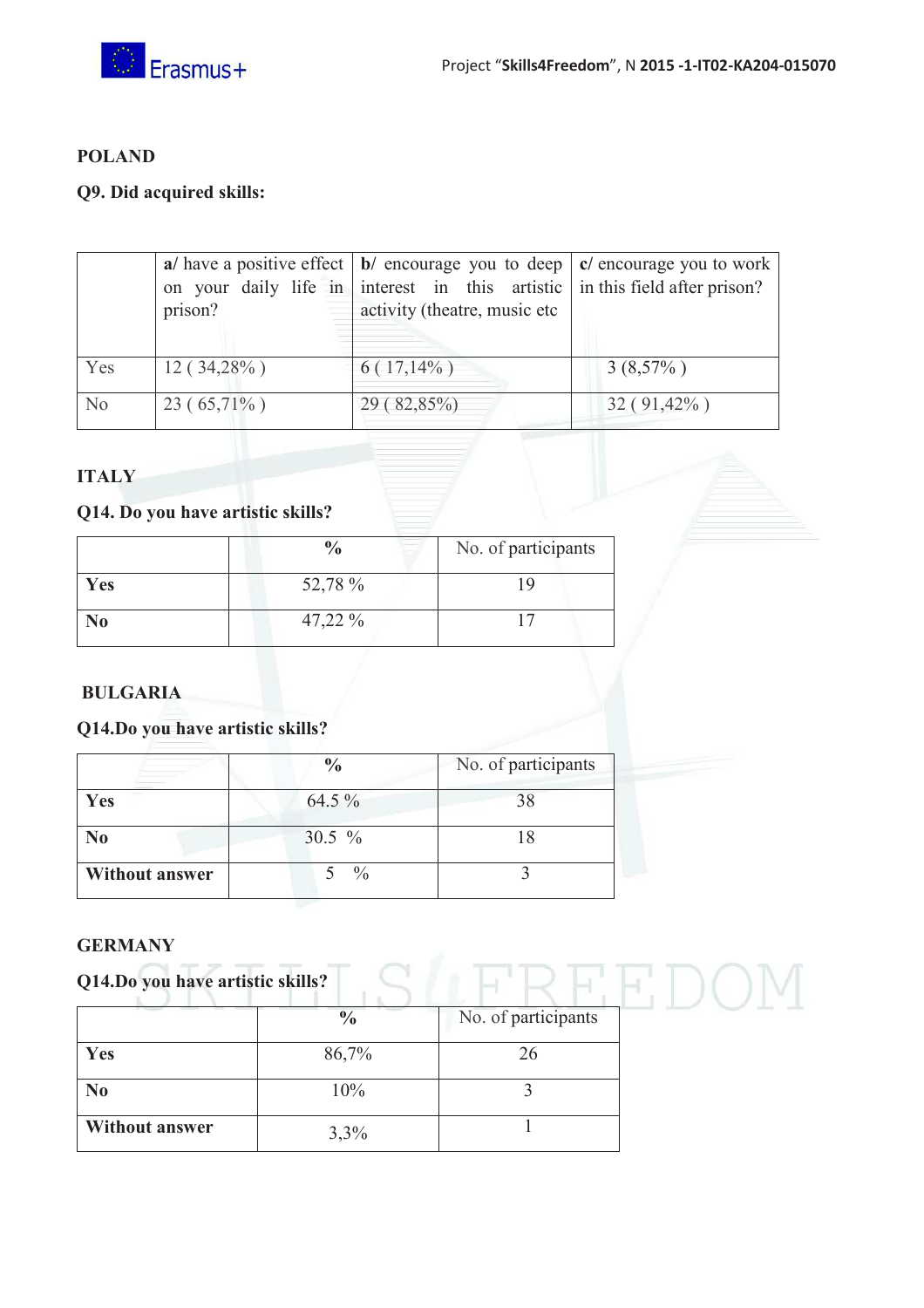

#### **CYPRUS**

**Q21. Do you think that presenting artistic outputs realized by prisoners (theatre performance, artwork etc.) might influence the positive attitude of the community towards prisoners and exprisoners?** 

|     |      | No. of participants |
|-----|------|---------------------|
| Yes | 100% |                     |
| N0  |      |                     |
|     |      |                     |

#### **POLAND**

**Q21. Do you think that presenting artistic outputs realized by prisoners (theatre performance, artwork etc.) might influence the positive attitude of the community towards prisoners and exprisoners?** 

|            | $\frac{0}{0}$ | No. of participants |
|------------|---------------|---------------------|
| <b>Yes</b> | 28,57         |                     |
| NO         |               |                     |

#### **TURKEY**

**Q21. Do you think that presenting artistic outputs realized by prisoners (theatre performance, artwork etc.) might influence the positive attitude of the community towards prisoners and exprisoners?** 

| _   |        | No. of participants |
|-----|--------|---------------------|
| Yes | 86.7 % |                     |
|     | 13.3 % |                     |

#### **BELGIUM**

**Q21. Do you think that presenting artistic outputs realized by prisoners (theatre performance, artwork etc.) might influence the positive attitude of the community towards prisoners and exprisoners?** 

|                | $\frac{0}{0}$ | No. of participants |
|----------------|---------------|---------------------|
| Yes            | 65.88 %       | 56                  |
| N <sub>0</sub> | $20\%$        |                     |
| Without answer | 14.12%        |                     |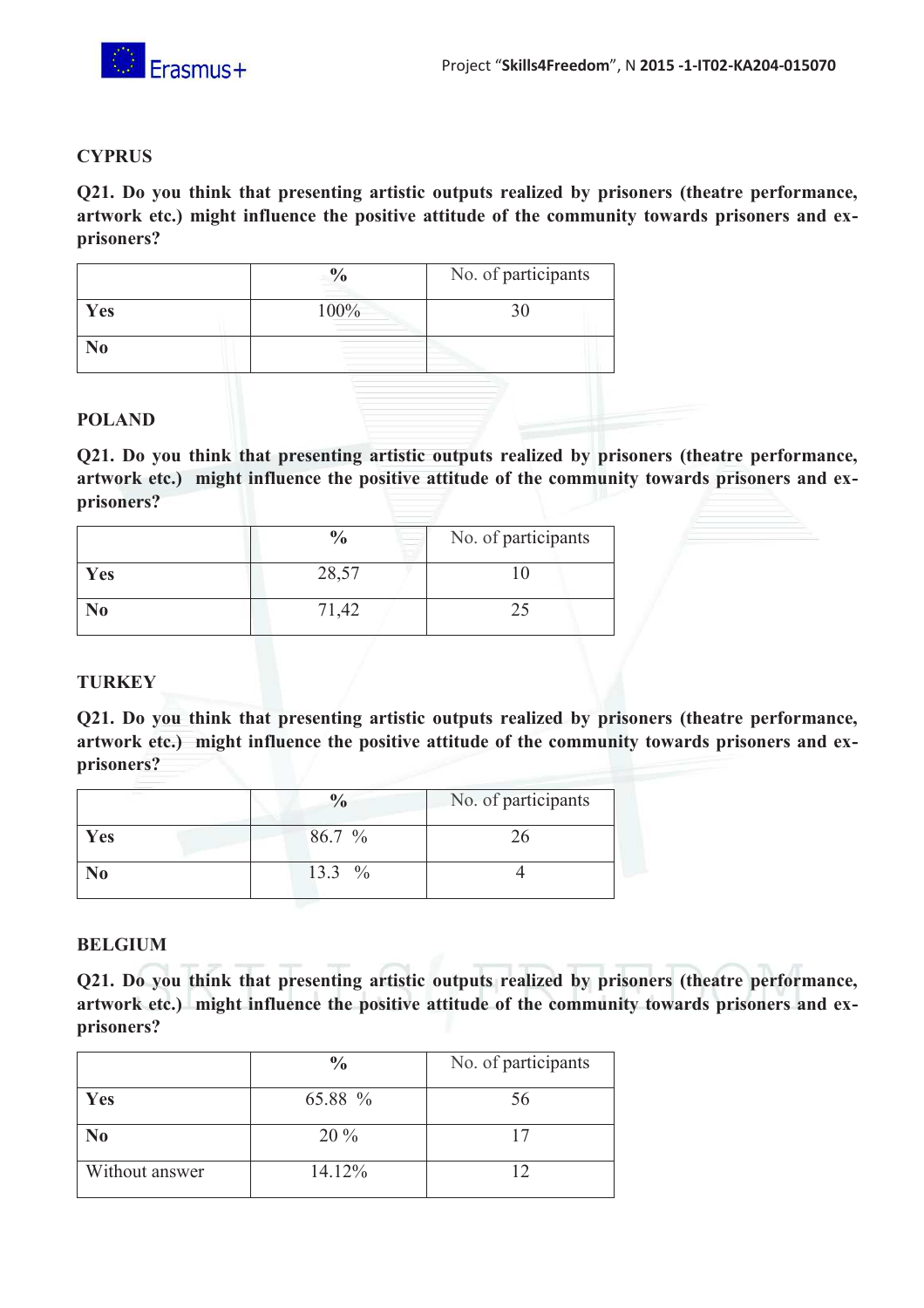

#### **UNIT 2**

#### **SUBUNIT 4**

**In this subunit we invite you to get closer with the data that were collected during the survey done among operators in partner countries' prisons. Operators were asked several questions. Here bellow we present you selected data. If you are interested in analysing full document, please do not hesitate to download it from the project webpage.** 

**The data of subunit 4 concern only some of the questions of the survey: question 5 (Q5), question 10 (Q10), question 11 (Q11), question I.1 (I Q1), question II.5 (II Q5) In the first step please analyse the questions:** 

**Q5.** During the time of the sentence, do prisoners have the ability to:

- a) take up education [ yes, no ]
- b) learn a new job [ yes, no ]
- c) acquire new skills [ yes, no ]
- d) be active in the field of art [ yes, no ]

**Q10.** Do prisoners like to learn some new skills during their stay in penitentiary institution? [ yes, no ]

**Q11.** If yes, what skills they want to learn?

#### **I. Factors typical of prisoners' life (social) situation**

**Q1** What is the level of the prisoners' existing skills, within artistic skills?

a) high b) medium, low c) none

#### **II. Living conditions, skills and competences of the studied prisoners**

**Q5** Do the prisoners feel the need to acquire social skills and new competences, within artistic, useful in their non-custodial life?

a) yes b) no c) difficult to define

#### **In the second step analyse the answers of the prisoners.**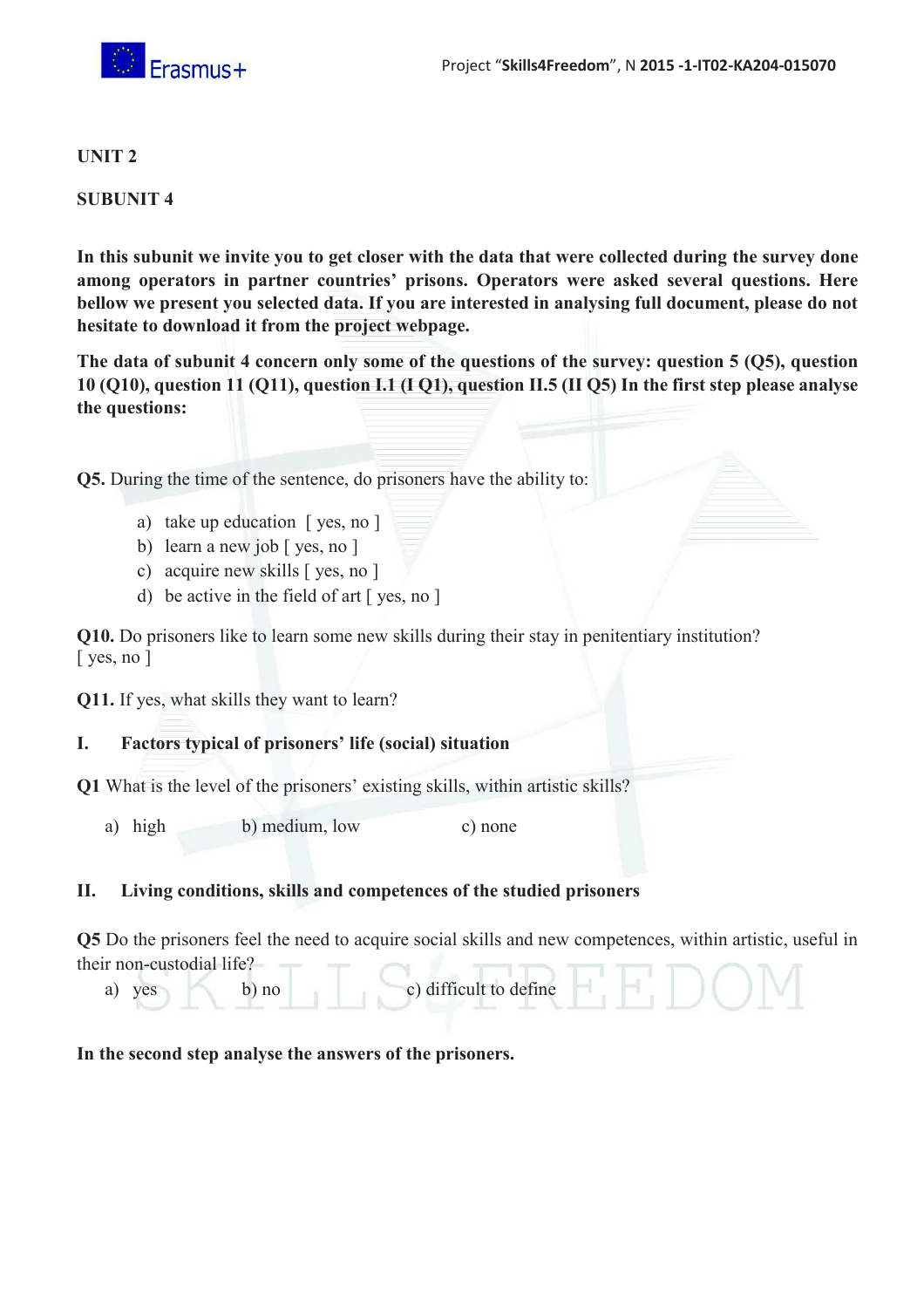



#### **CYPRUS**

#### **Q5. During the time of the sentence, do prisoners have the ability to:**

|     | Taking<br>a/<br>education | new job | up   b/ Learning $a \mid c$ Acquiring new   d) be active in<br>skills,<br>artistic skills | within   the field of art |
|-----|---------------------------|---------|-------------------------------------------------------------------------------------------|---------------------------|
| Yes |                           |         |                                                                                           |                           |
| No  |                           |         |                                                                                           |                           |

#### **POLAND**

#### **Q5. During the time of the sentence, do prisoners have the ability to:**

|     | <b>Taking</b><br>a/<br>up<br>education | b/ Learning a<br>new job | $c/$ Acquiring new d) be active in<br>skills,<br>artistic skills | within   the field of art |
|-----|----------------------------------------|--------------------------|------------------------------------------------------------------|---------------------------|
| Yes | 100%                                   | 100%                     | 21,42%                                                           | 21,42%                    |
|     | 28                                     | 28                       | 6                                                                | b                         |
| No  | $0\%$                                  | $0\%$                    | 78,57%                                                           | 78,57%                    |
|     |                                        |                          | 22                                                               | 22                        |

#### **ITALY**

**Q5. During the time of sentence, do prisoners have the ability to:** 

|                          | <b>Taking</b><br>a/<br><b>up</b><br>education | b/ Learning<br>a<br>new job | c/ Acquiring new<br>within<br>skills,<br>artistic skills | be active in<br>d)<br>the field of art |
|--------------------------|-----------------------------------------------|-----------------------------|----------------------------------------------------------|----------------------------------------|
| Yes                      | 93,94 %                                       | 78,79 %                     | 81,82 %                                                  | 84,85 %                                |
| N <sub>o</sub>           | $3,03\%$                                      | $15,15\%$                   | $15,15\%$                                                | $9,09\%$                               |
| N <sub>o</sub><br>Anwser | $3,03\%$                                      | $6,06\%$                    | $3,03\%$                                                 | $6,06\%$                               |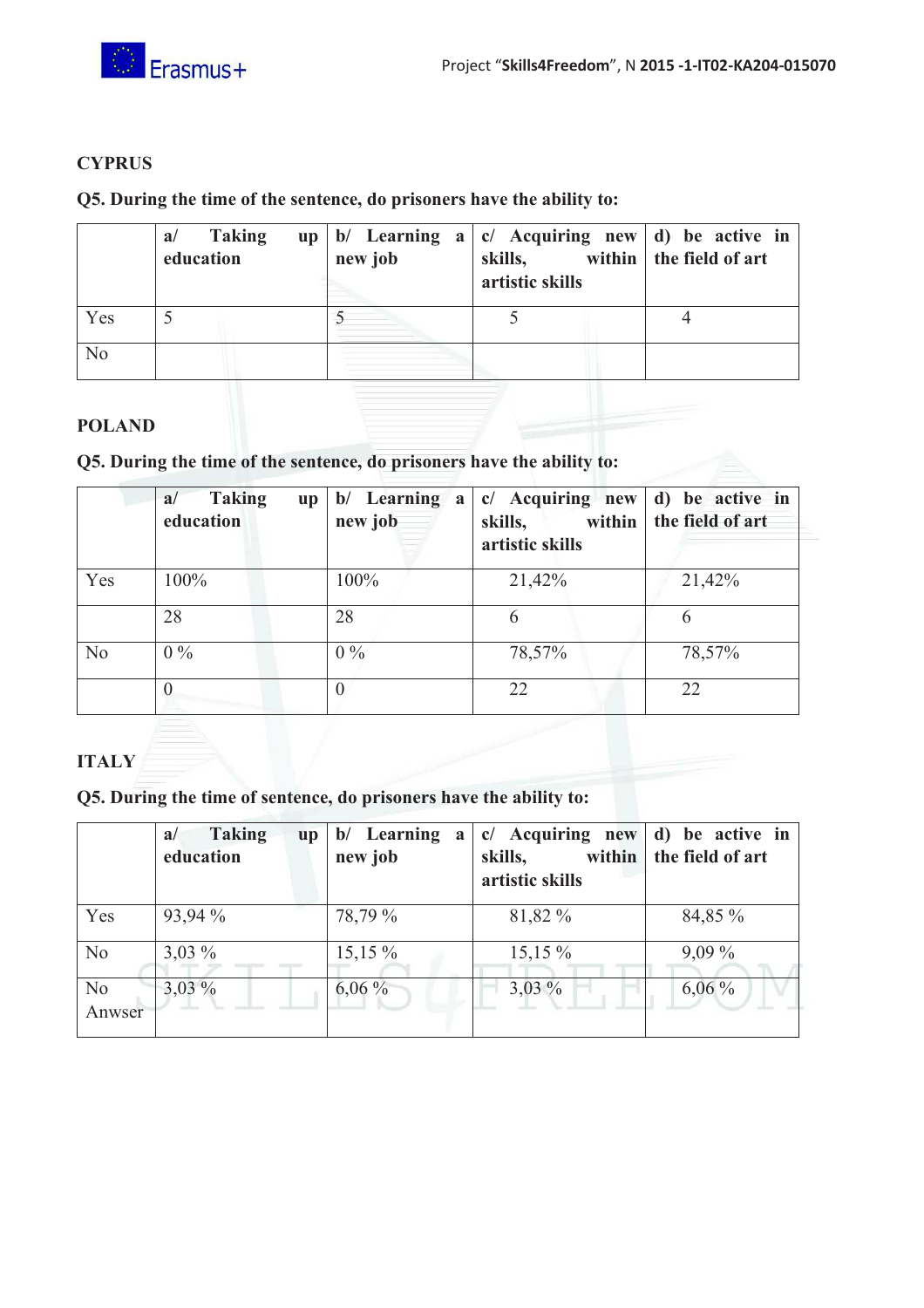

#### **GERMANY**

|                       | <b>Taking</b><br>a)<br>$\mathbf{u} \mathbf{p}$<br>education |                | b)<br>Learning<br>a<br>new job |       | c) Acquiring new skills,<br>within artistic skills |       |
|-----------------------|-------------------------------------------------------------|----------------|--------------------------------|-------|----------------------------------------------------|-------|
|                       | $\frac{0}{0}$                                               | $P^*$          | $\frac{0}{0}$                  | $P.*$ | $\frac{0}{0}$                                      | $P^*$ |
| Yes                   | 86,6 %                                                      | 26             | 56,7%                          | 17    | 80%                                                | 24    |
| N <sub>0</sub>        | 6,7%                                                        | 2              | 23,3%                          |       | 3,3%                                               |       |
| <b>Without answer</b> | 6,7%                                                        | $\mathfrak{D}$ | 20%                            | 6     | 16,7%                                              | 5     |
| <b>Sum</b>            | 100%                                                        | 30             | 100%                           | 30    | 100%                                               | 30    |

#### **Q5. During the time of the sentence, do prisoners have the ability to:**

**P.\*: participants** 

#### **POLAND**

**Q10. Do prisoners like to learn some new skills during their stay in penitentiary institution?** 

|     | <b>Nb</b> | $\frac{0}{0}$ |
|-----|-----------|---------------|
| Yes |           | 92,85         |
| No  |           | 7,14          |

#### **GERMANY**

**Q10. Do prisoners like to learn some new skills during their stay in penitentiary institution?** 

|                       | $\frac{0}{0}$ | No of participants |  |
|-----------------------|---------------|--------------------|--|
| Yes                   | 83,3%         | 25                 |  |
| N <sub>0</sub>        | 13,3%         |                    |  |
| <b>Without answer</b> | 3,3%          |                    |  |
|                       |               |                    |  |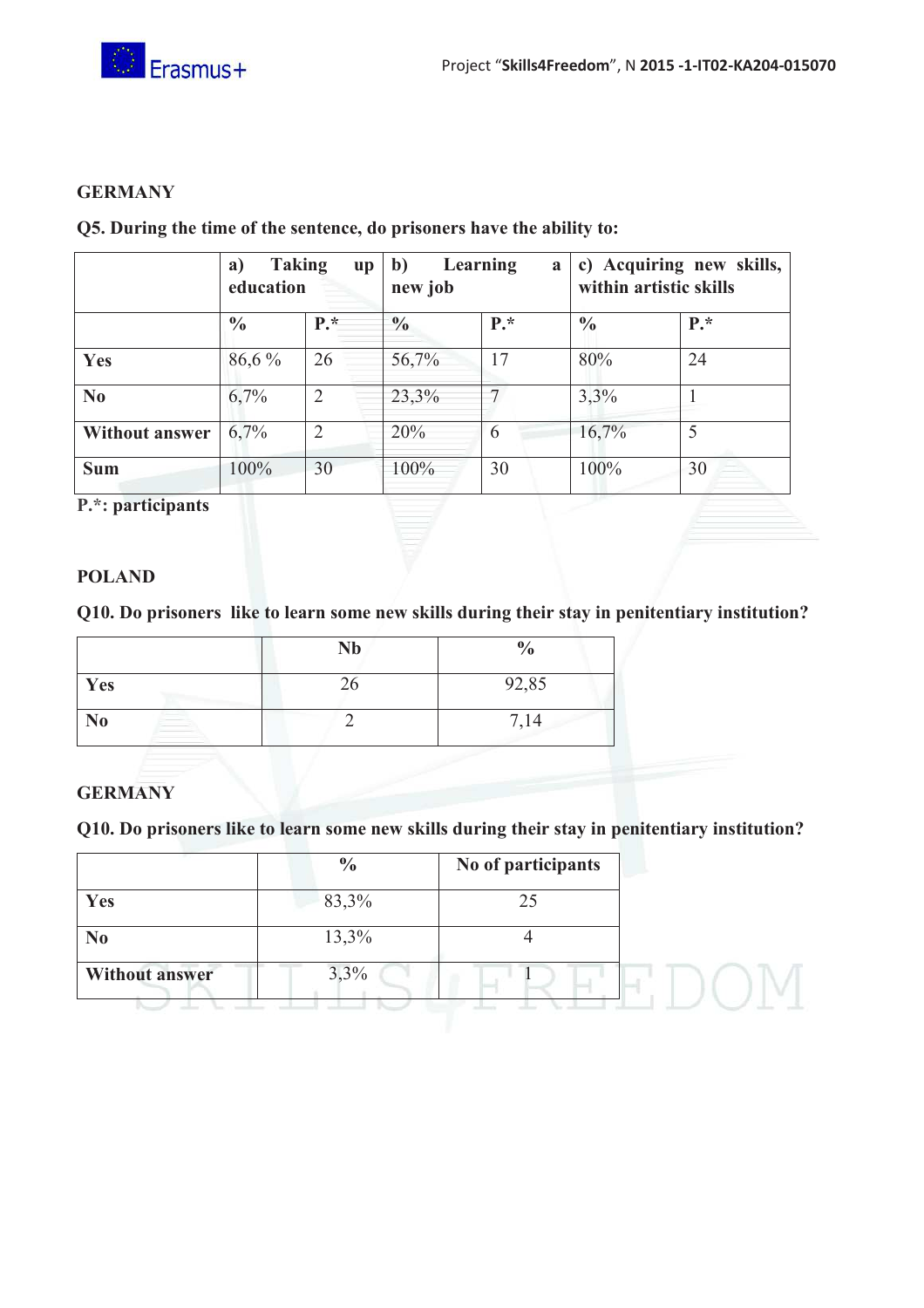

#### **ITALY**

#### **Q10. Do prisoners like to learn some new skills during their stay in penitentiary institution?**

|                       | $\frac{0}{0}$ | No of participants |
|-----------------------|---------------|--------------------|
| Yes                   | $96,97\%$     | 32                 |
| N <sub>0</sub>        | $0,00\%$      |                    |
| <b>Without answer</b> | $3,03\%$      |                    |

#### **CYPRUS**

#### **Q10. Do prisoners like to learn some new skills during their stay in penitentiary institution?**

|     |      | No of participants |
|-----|------|--------------------|
| Yes | 100% |                    |
| 80  |      |                    |

#### **POLAND**

#### **Q11. If yes what skills they want to learn?**

Data is for participants respond affirmatively to the previous question

|                                             | No. of participants | $\frac{0}{0}$ |
|---------------------------------------------|---------------------|---------------|
| <b>Literacy training</b>                    |                     | $3,57\%$      |
| hobbies                                     | 3                   | 10,71%        |
| <b>Hand-arts</b>                            | 5                   | 17,85 %       |
| <b>Vocational training</b>                  | 15                  | 53,57 %       |
| <b>Social skills</b>                        | 10                  | 35,71 %       |
| (effective communication- anger<br>control) |                     |               |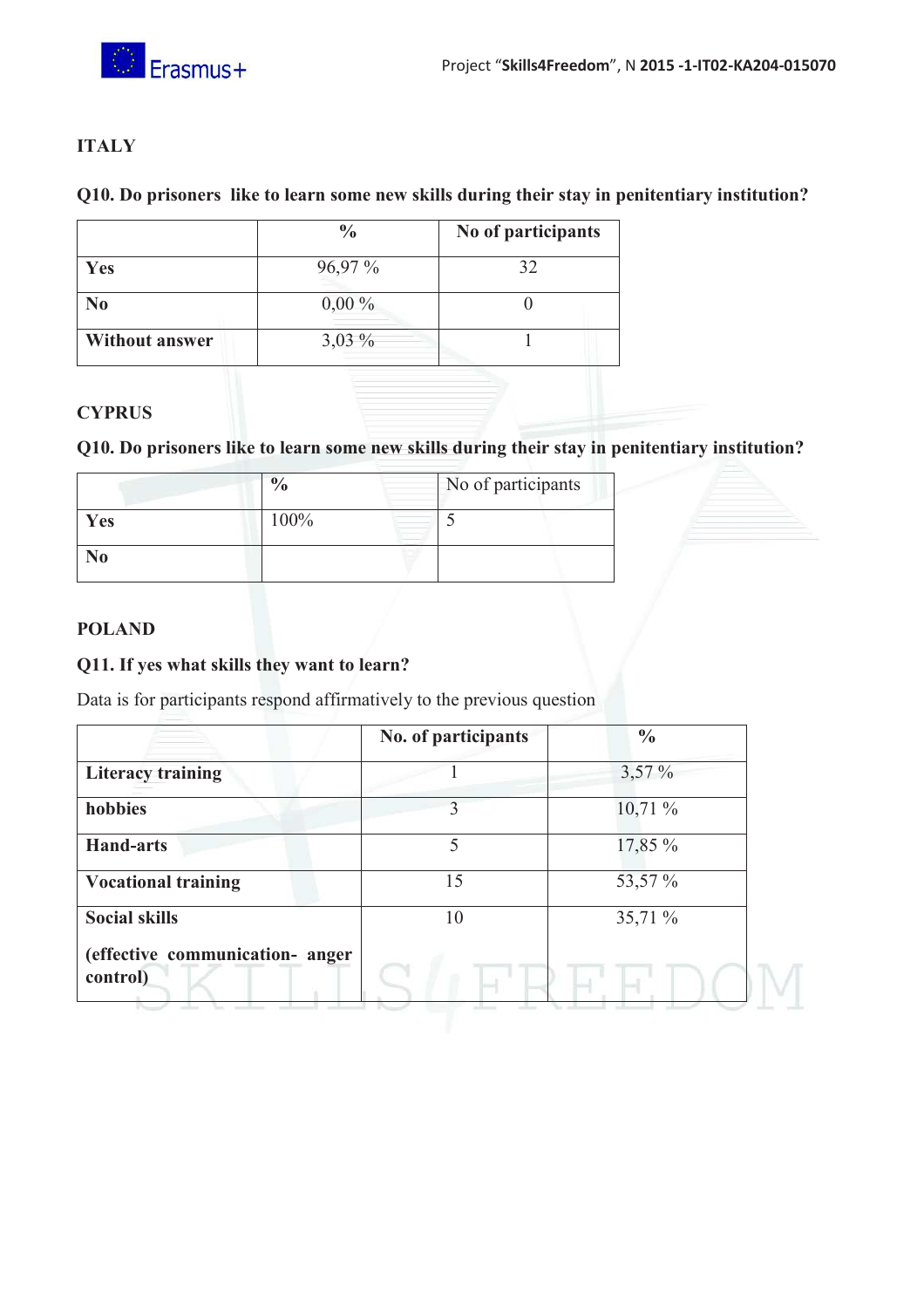



#### **CYPRUS**

#### **Q11. If yes what skills they want to learn?**

Data is for participants respond affirmatively to the previous question

|                            | No. of participants | $\frac{0}{0}$ |
|----------------------------|---------------------|---------------|
| <b>Painting</b>            |                     | 40%           |
| <b>Copper engraving</b>    |                     | 20%           |
| <b>Artistic skills</b>     |                     | 80%           |
| <b>Social skills</b>       |                     | 100%          |
| <b>Professional skills</b> |                     | 100%          |

#### **ITALY**

#### **Q11. If yes what skills they want to learn?**

(the number of respondents is indicated)

|                                               | No. of participants |  |
|-----------------------------------------------|---------------------|--|
| Nothing in particular                         | 7                   |  |
| <b>Professional/Working skills</b>            | 21                  |  |
| Life skills (parenting, learning to<br>learn) | $\overline{7}$      |  |
| "Cultural" skills or Standard<br>Schooling    | 2                   |  |
| <b>Artistic or Creative skills</b>            | 9                   |  |
| <b>Theatrical skills</b>                      |                     |  |
| Playing a music instrument                    | $\overline{2}$      |  |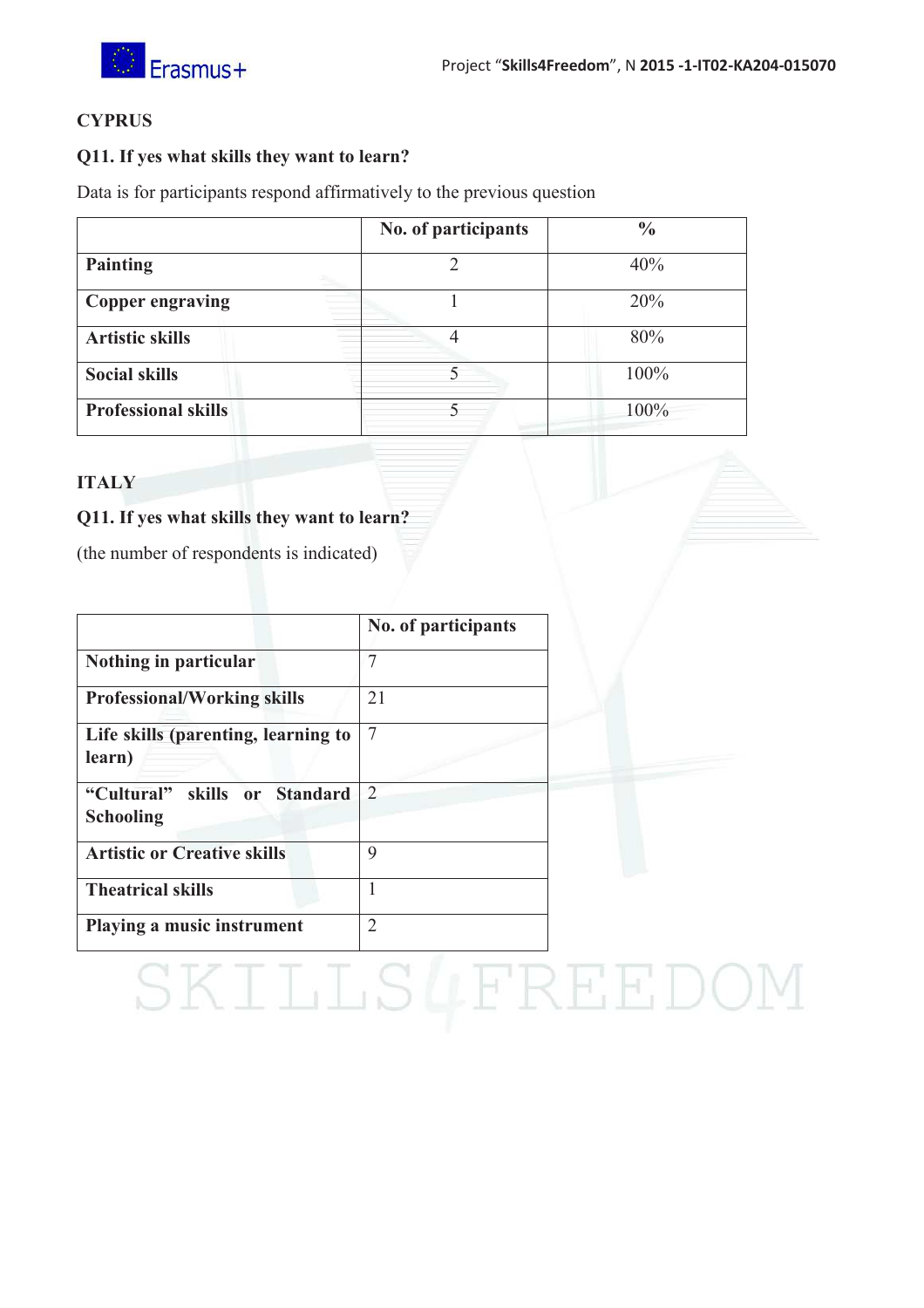

#### **GERMANY**

#### **Q11. If yes what skills they want to learn?**

Data is for participants respond affirmatively to the previous question

| <b>New Skills</b>                   | $\frac{0}{0}$ | No. of participants |
|-------------------------------------|---------------|---------------------|
| <b>Divers</b>                       | 10,7%         | 5                   |
| rhetoric                            | 2,2%          | $\mathbf{1}$        |
| expression                          | 2,2%          | $\mathbf{1}$        |
| critical mindset                    | 2,2%          | $\mathbf{1}$        |
| teamwork                            | 4,3%          | $\overline{2}$      |
| basic education                     | 21,7%         | 10                  |
| professional education              | 2,2%          | $\mathbf{1}$        |
| art skills (acting, Painting, etc.) | 34,8%         | 16                  |
| sport                               | 13,1%         | 6                   |
| advanced training                   | 2,2%          | $\mathbf{1}$        |
| organization                        | 2,2%          | $\mathbf{1}$        |
| future orientation                  | 2,2%          | $\mathbf{1}$        |
| <b>Sum</b>                          | 100%          | 46                  |

**\*some respondents give more than one answer** 

#### **I. Factors typical of prisoners' life (social) situation.**

#### **ITALY**

#### **Q1. What is the level of the prisoners' existing skills, within artistic skills?**

|               | $a/\hbox{high}$ | $b/$ medium, low $ c/$ none |           |  |
|---------------|-----------------|-----------------------------|-----------|--|
|               |                 |                             |           |  |
| No.           |                 | ∠∠                          | ΙU        |  |
| $\frac{0}{0}$ | $3,03\%$        | 66,67 %                     | $30,30\%$ |  |

\*Respondents often remarked the low level prisoners' existing skills.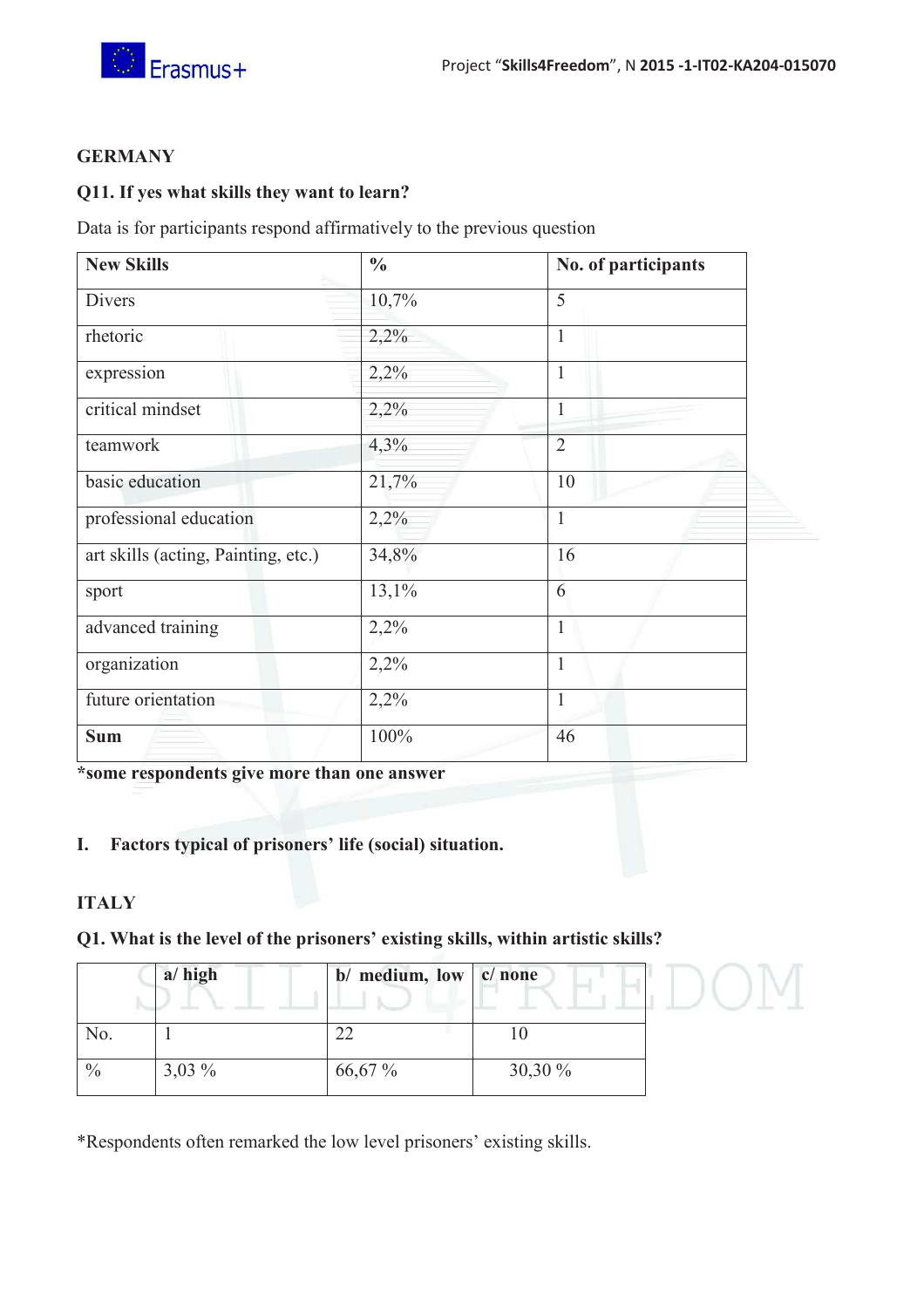

#### **BELGIUM**

#### **Q1. What is the level of the prisoners' existing skills, within artistic skills?**

Without answer 23.5%

|               | $a/\hbox{high}$ | b/ medium, low $ c $ none |       |
|---------------|-----------------|---------------------------|-------|
| $\frac{0}{0}$ | -               | 52.9%                     | 23,5% |

#### **POLAND**

#### **Q1. What is the level of the prisoners' existing skills, within artistic skills?**

|               | $a/\hbox{high}$ | $b/$ medium, low $ c/$ none |       |
|---------------|-----------------|-----------------------------|-------|
| No.           |                 |                             |       |
| $\frac{0}{0}$ | 3,57            | 35,71                       | 60,71 |

#### **TURKEY**

#### **Q1. What is the level of the prisoners' existing skills, within artistic skills?**

|     | $a/\hbox{high}$ | b/ medium, low $ c $ none |  |
|-----|-----------------|---------------------------|--|
| No. |                 |                           |  |
|     |                 |                           |  |

#### **II. Living conditions, skills and competences of the studied prisoners**

#### **ITALY**

**Q5. Do the prisoners feel the need to acquire social skills and new competences, within artistic, useful in their non-custodial life?** 

|               | a/ yes  | $b/\textbf{no}$ | difficult<br>to<br>c/<br>define |
|---------------|---------|-----------------|---------------------------------|
| No.           | 29      | U               |                                 |
| $\frac{0}{0}$ | 87,88 % | $0\%$           | $12,12\%$                       |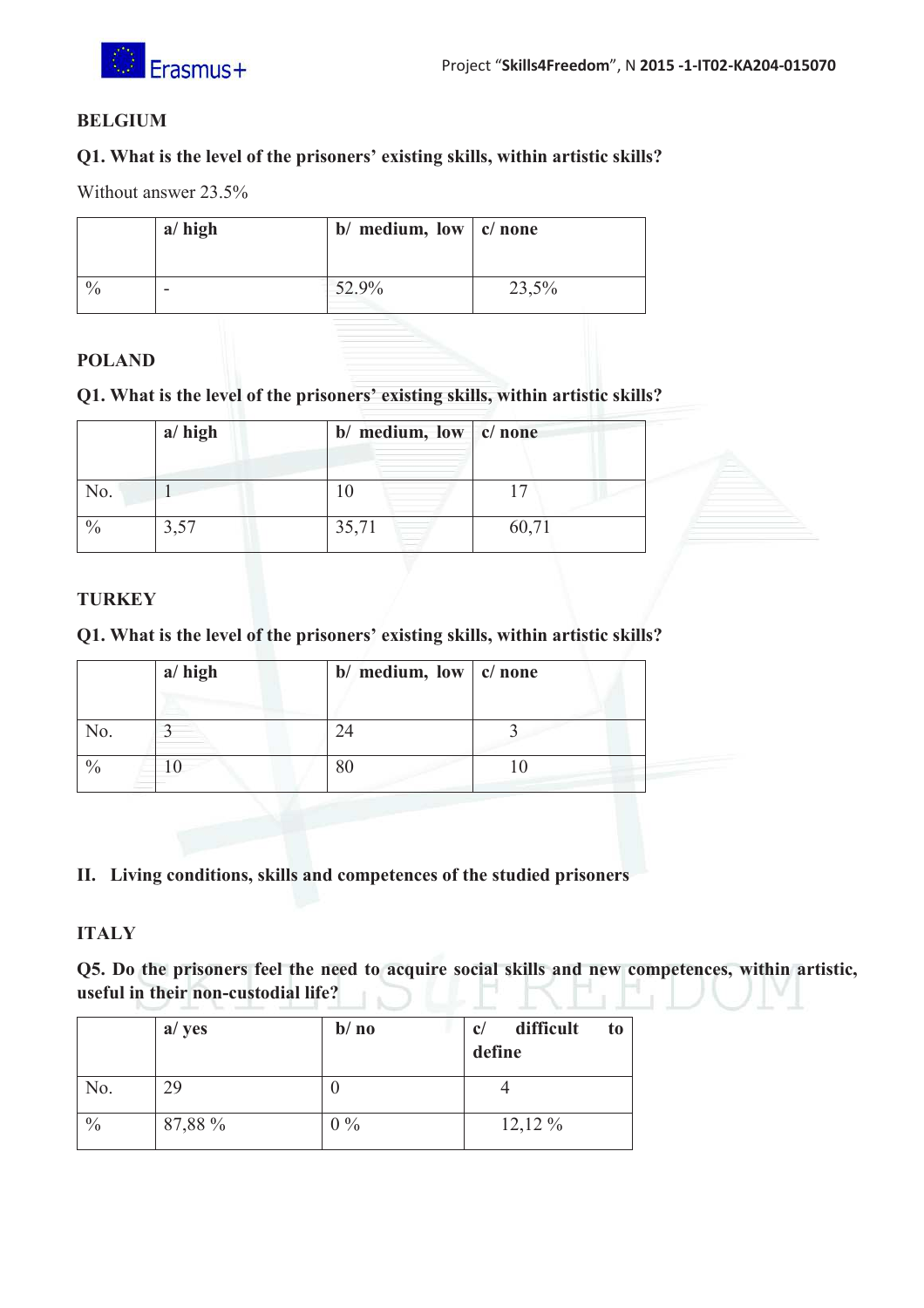

#### **TURKEY**

**Q5. Do the prisoners feel the need to acquire social skills and new competences, within artistic, useful in their non-custodial life?** 

|               | a/ yes | $b/\nno$          | difficult<br>to<br>c/<br>define |
|---------------|--------|-------------------|---------------------------------|
| No.           |        |                   |                                 |
| $\frac{0}{0}$ | 46.7   | $\gamma$ $\gamma$ |                                 |

#### **BELGIUM**

**Q5. Do the prisoners feel the need to acquire social skills and new competences, within artistic, useful in their non-custodial life?** 

|               | a/ yes   | $b/\textbf{no}$ | difficult<br>c/<br>to<br>define |
|---------------|----------|-----------------|---------------------------------|
| $\frac{0}{0}$ | $41.2\%$ | $0\%$           | 47.1 $%$                        |

#### **POLAND**

**Q5. Do the prisoners feel the need to acquire social skills and new competences, within artistic, useful in their non-custodial life?** 

| ÷             | a/ yes | $b/\textbf{no}$ | difficult<br>c/<br>t <sub>0</sub><br>define |
|---------------|--------|-----------------|---------------------------------------------|
| No.           |        |                 | 16                                          |
| $\frac{0}{0}$ | 14,28  | 28,57           | 57,14                                       |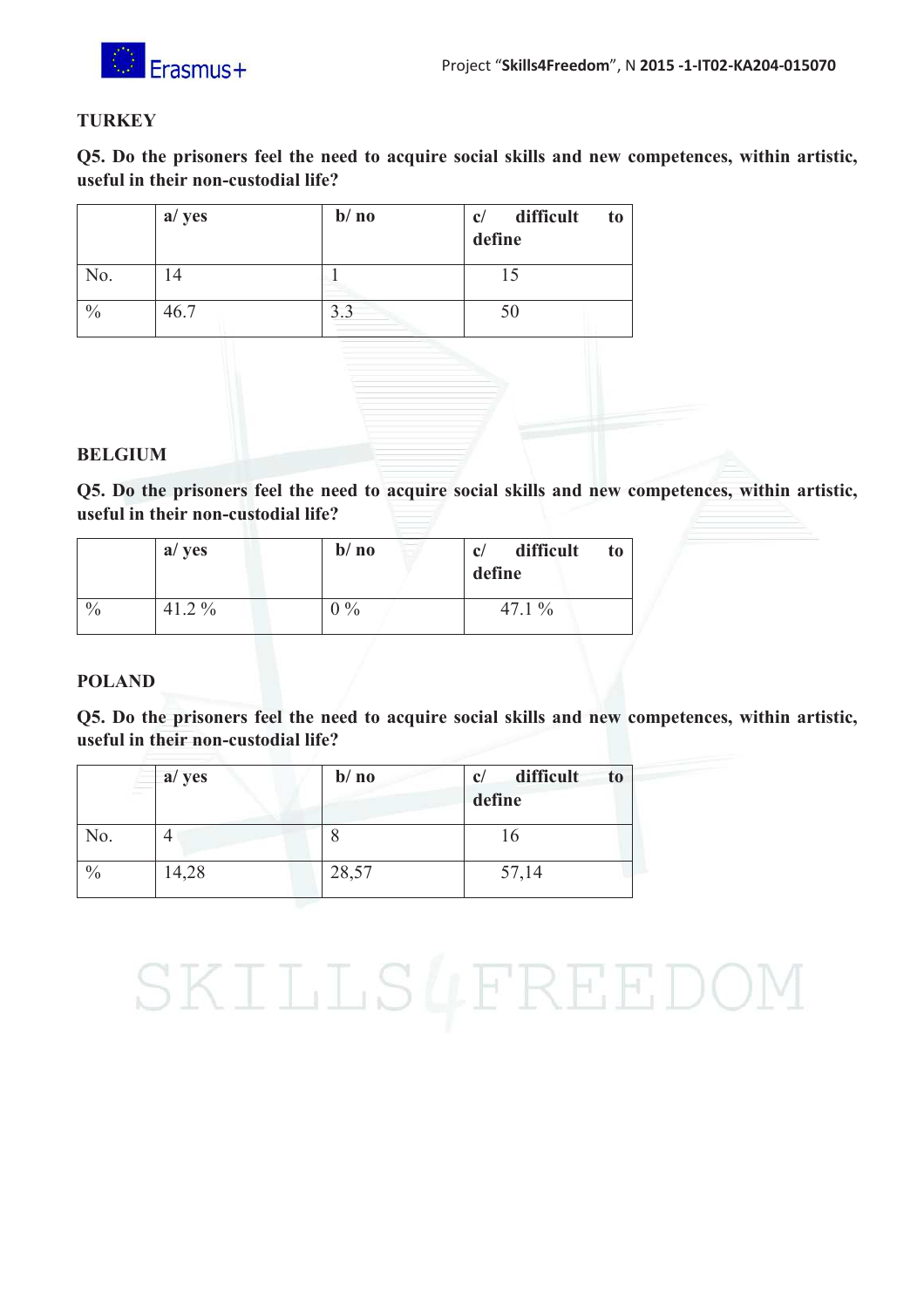

#### **UNIT 2**

#### **SUBUNIT 5**

**Subunit 5 presents the summary of the research and the survey done in partner countries of the** *Skills for freedom* **project. After reading the texts you have to mark the proper answers in the questions (tasks) below the texts. Questions are of different type: multiple choice and true or false.** 

**If you are interested and would like to deepen your knowledge, we invite you to analyse the full versions of the reports and surveys done by project partners that are available on the** *Skills for freedom* **webpage (www.skills4freedom.eu).** 

**Skills for freedom** aims at assessing the skills developed through art and theatre in the community of people sentenced to imprisonment. However, the purpose of the project is supposed to have much more far-reaching outcomes for the participants since teaching some skills for the sake of pure art is not satisfactory from the educators and the very recipients of the education process point of view. What was underpinning the whole project was the issue of combining inmates' existing and the newly-acquired skills and their use in the post-prison life, making the process of rehabilitation and re-integration easier and offering the ex-convicts a more valuable and fulfilling life.

In Italy the prison authorities are facing the difficulties in view of the social and political tension caused by increased immigration and consequently overpopulated prisons. The rehabilitation process can be achieved through a number of measures undertaken throughout inmates' stay in prison, consisting in the scientific observation of prisoners' personality. Such methodology of working with convicts facilitates their social rehabilitation since a particular treatment program tailored to the convict's personality is adopted and carried out over the period of his imprisonment. The mentioned program involves education and prisoner's progress is constantly evaluated. Education is offered to prisoners in two ways: formal and non-formal tuition which is formally recognized through the system of certification. Art and artistic workshops teach them the skills that will help them in their future life and will improve its quality through self-development.

In Bulgaria, although through the period between 1900 and 1992 rehabilitation reforms were implemented, the process of reforms in prisons has not been finished until now which led to occasional riots and protests in jails in the 1900s, in 2001, 2005 and 2007. With the growing number of offenders sentenced to incarceration and the diminishing number of the latter, the problem of overcrowded jails is one of the burning issues of the penitentiary system. At the moment custodial sentences are served in prisons, juvenile correctional facilities and prison camps associated with the latter. Depending on the gravity of the committed crime, convicts are allocated to different types of incarceration and solitary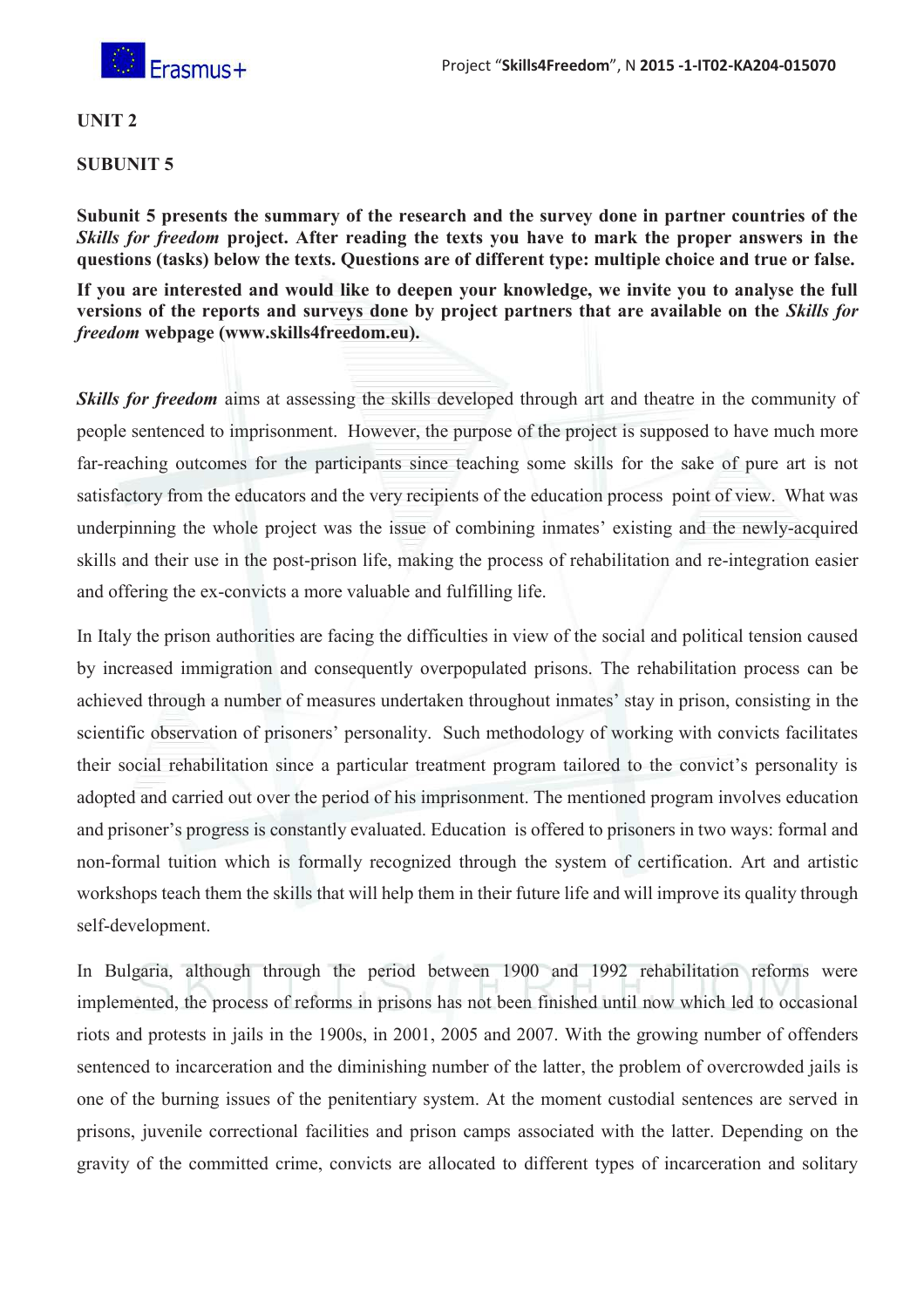

confinement which is strictly connected with the rights and obligations they have. Those staying in the minimum security correctional camps have access to cultural, sport, religious or other events located at the premises of the camp. They can also attend schools and courses which allows them to receive education and then appropriate degree or certificate. The array of courses and all sorts of correctional activities related to the national programme for the reintegration of inmates is definitely impressive. Apart from formal education informal training courses are offered to inmates. Participation is voluntary, yet as long as the skills acquired through the learning process are useful in the post-custodial life, these courses will attract prisoners' attention.

In Turkey inmates if they want to enter into educational, vocational training, social or cultural activities have to undergo different procedures. The adequacy of all the courses is monitored by the Ministry of National Education. Those who successfully complete these courses receive certificates with the logo of the aforementioned institution.

The state of education among the prisoners in Belgium is not satisfactory, according to the official data, due to various factors affecting the quality and effectiveness of the offered teaching and training. There are some measures undertaken to address the low rate of courses completion, one of which is entering into cooperation with centres for adult education.

According to the official information the inmates in Polish penitentiary institutions can enter into education of all sorts and at all levels both in prison schools and the outside of it in educational establishments. What is important with regard to the Polish law is the lack of the framework that would define the competences of convicts. Thus these competences should be measured before inmates embarking on the course and after finishing it which would reflect the true level of the skills and knowledge acquired.

On comparing the penitentiary systems in Lithuania and Germany as well as access to educational and vocational courses it has been found that there are considerable differences which put the prisons in Lithuania at a disadvantage. This is mainly due to poor material conditions and high level of overcrowding in most of the prisons as well as insufficient health-care staff resources. It is mostly up to the administration of the prison to decide who and how many inmates can enroll in the course. As a result of the research it was assessed that there is no tradition of introducing social arts projects into the Lithuanian prisons, however the artists signaled their interest in working with inmates. In Germany, though many artists expressed their willingness to work with inmates and satisfaction of having had that experience, they complained about the insufficiently prepared prisons for that sort of activities. Consequently, the artistic projects are not so frequent in this country.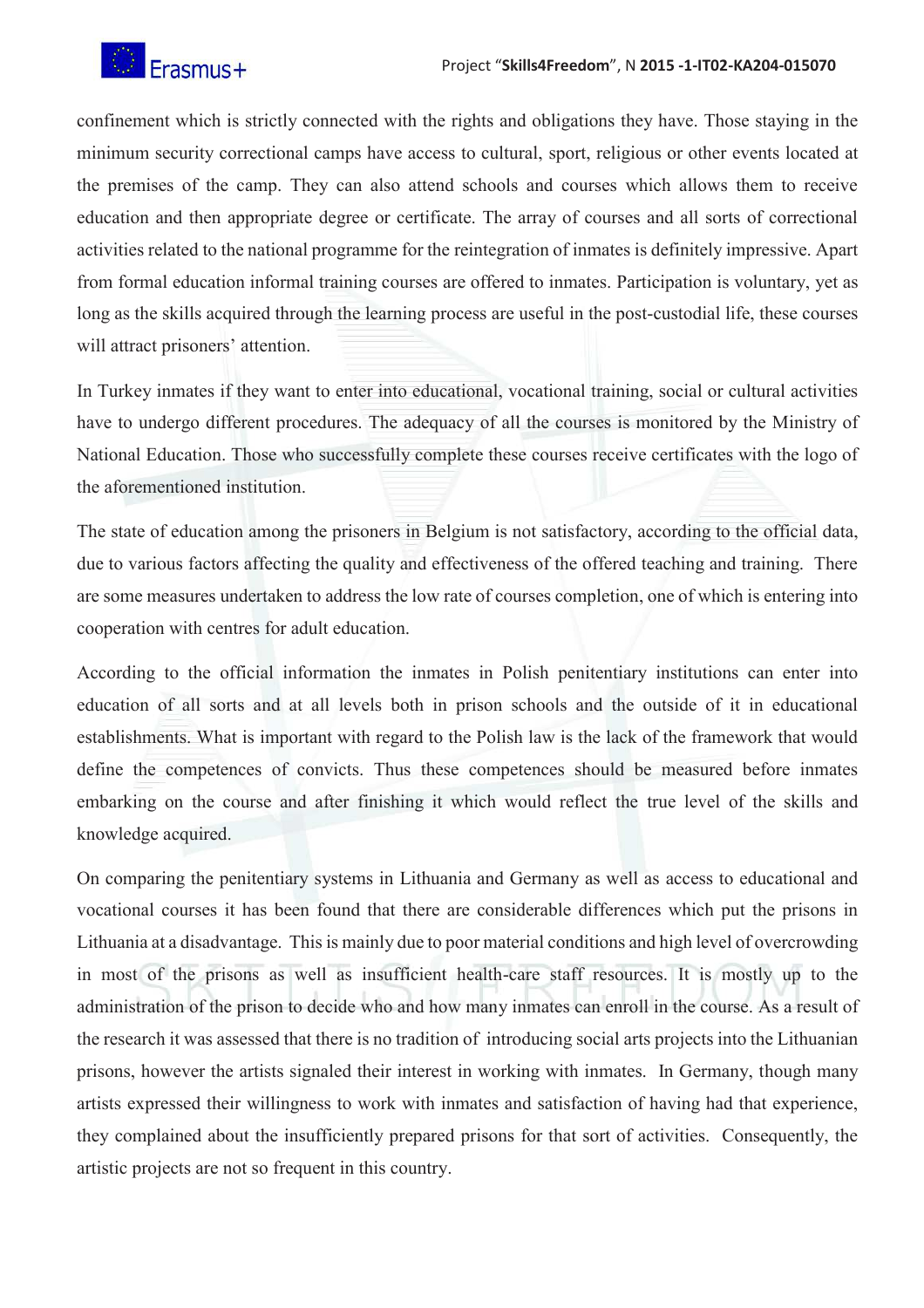

Vaslui Penitentiary in Romania presents itself as a model penitentiary institution offering the inmates a vast array of courses and programmes that would facilitate the rehabilitation and reintegration process. These programmes comprise educational activities, group projects, the schemes aimed at developing a wide spectrum of social skills, as well as psychological activities.

The situation in Cyprus penitentiary institutions is not very beneficial for prisoners. Although educational programmes for reintegration are provided, there is no guarantee that the ex-convicts will get employment with the qualifications and skills obtained in the course of serving the sentence of imprisonment. What is more, there is lack of probation services in this country, which makes the process of reintegration very difficult and consequently the rate of re-offending is very high.

It is important to determine whether the prisoners have the opportunity to study during their imprisonment, including the field of art. The results of the prisoners' answers in this field are summarized in Table H.

| Country  | Taking up<br>education | Learning a<br>new job | Acquiring new<br>skills, within<br>artistic skills |
|----------|------------------------|-----------------------|----------------------------------------------------|
| Italy    | 63,89                  | 47,22                 | 55,65                                              |
| Germany  | 80,00                  | 80,00                 | 83,30                                              |
| Bulgaria | 25,40                  | 54,20                 | 40,70                                              |
| Turkey   | 43,30                  | 43,30                 | 16,70                                              |
| Belgium  | 88,37                  | 43,02                 | 33,72                                              |
| Poland   | 65,71                  | 57,14                 | 17,14                                              |
| Cyprus   | 60,00                  | 85,00                 | 60,00                                              |

**Table H.** Educational opportunities in prison (positive responses) - percentage; multiple choices

### LLSLFREEDO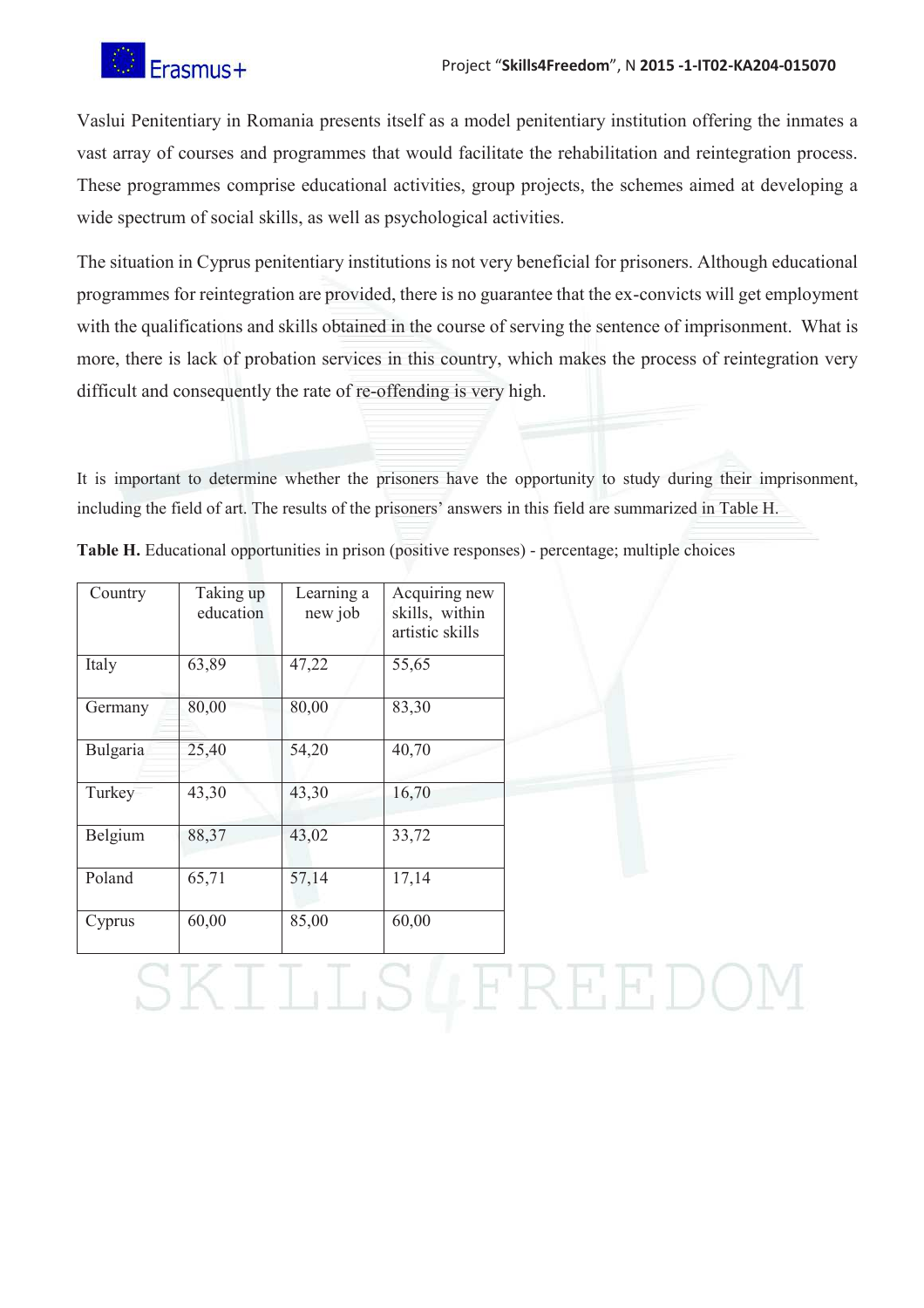

What is particularly noteworthy are the convicts' opinions regarding the new skills obtained through artistic education. The data is presented in Table J.

**Table J**. Skills achieved through artistic education (number); multiple choices

| Category                                                           | No of respondents |  |
|--------------------------------------------------------------------|-------------------|--|
| Overcome shyness                                                   | 29                |  |
| Know and better manage your<br>emotions, control your<br>emotions, | 57                |  |
| Better express your feelings and<br>mood                           | 48                |  |
| Learn more about your vocal<br>and body potential                  | 36                |  |
| Learn more about your senses                                       | 49                |  |
| Strengthen your self-esteem                                        | 70                |  |
| Learn to behave in a team work;<br>cooperate,                      | 117               |  |
| Easier accept the need to<br>comply with the imposed rules         | 60                |  |
| Face the public, self-present,                                     | 58                |  |
| Other                                                              | 10                |  |
| Not applicable.                                                    | 72                |  |

The categories concerning the social skills (teamwork) were chosen most often. Therefore, taking training in this area will enhance the motivation to work in the desired direction. This kind of the chance can be obtained through artistic activities such as theater or learning music in a team.

It may be said that those serving a sentence are interested in participating in the skills raising projects (Italy 86.11% of respondents; Germany - 90% of respondents, Bulgaria - 79.7%, Turkey - 80%; Belgium 81.450%; Poland-28, 57%, and Cyprus - 100%). As the most interesting skills, the respondents indicated:

- 1. Cyprus social skills;
- 2. Poland practical skills training (not artistic)
- 3. Belgium musical skills
- 4. Turkey practical skills training (not artistic);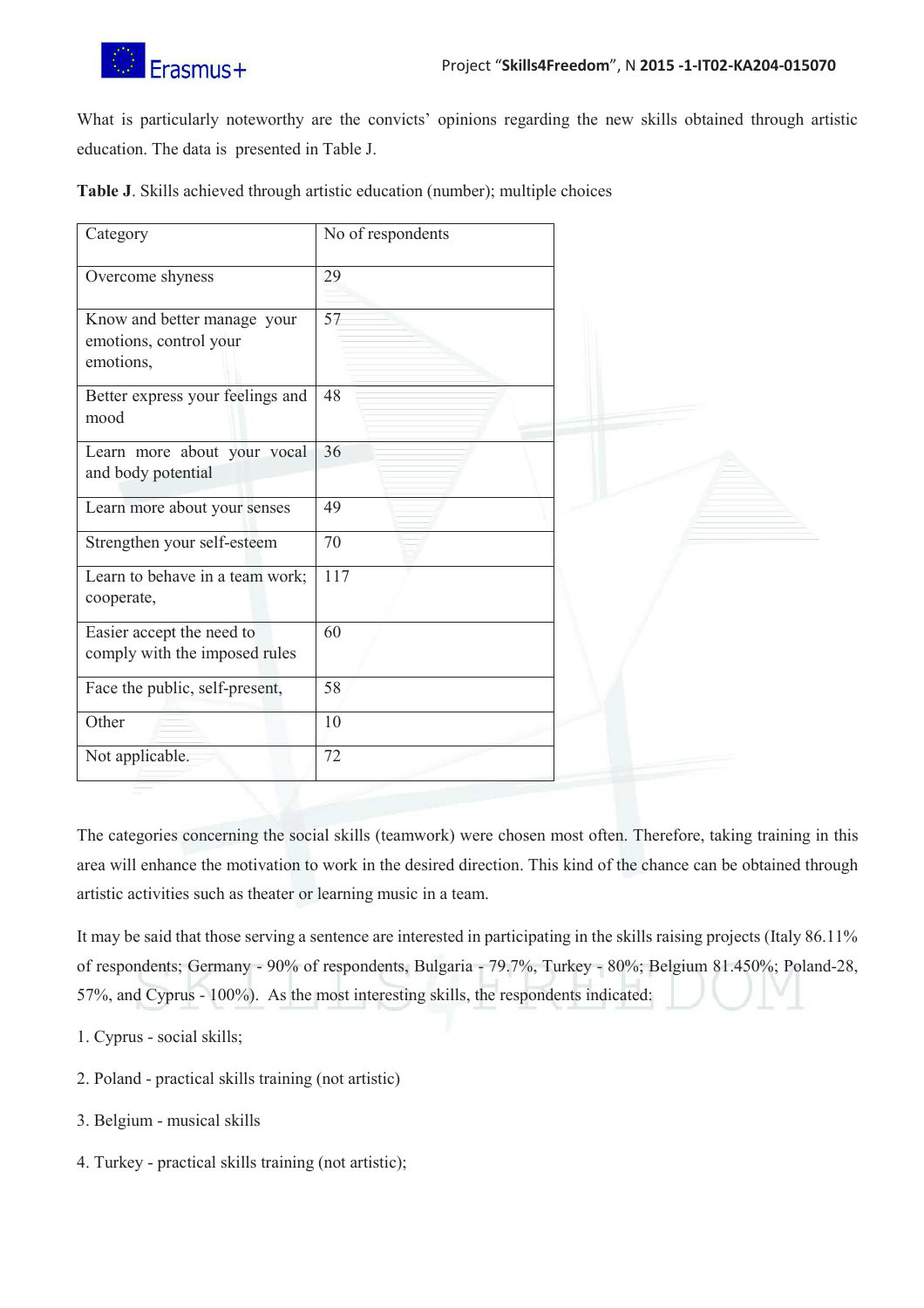

- 5. Bulgaria all kinds of new skills;
- 6. Germany raising the level of existing skills (of any kind);
- 7. Italy practical professional skills and the social ones.

The above-mentioned skills such as correct social behavior, preparation for job interviews (Italy); theater and selfpresentation (Germany); preparation for job interviews and self-presentation (Bulgaria); the same result was obtained in Turkey; preparation for job interviews and learning to play instruments (Belgium); preparation for job interviews and self-presentation (Poland); a similar result was obtained in Cyprus, have been found to be the most desirable by the convicts participating in the skills training.

#### **Conclusions:**

On the basis of the studies carried out by the project partners from seven countries among the inmates the following findings can be established:

- 1. The convicts are significantly interested in acquiring new skills;
- 2. Skills training is part of the resocialization process in all its dimensions, including art;

3. Artistic skills, such as music, drawing, painting and theater should be developed since they are mainly of convicts' interest;

4. The development of soft skills (soft-life skills) focuses on social aspects, such as the implementation of education (learning) and social roles;

5. The development of hard skills, focused on vocational training;

6. Since both types of skills (hard and soft) are not contradictory, they can enhance the convicts' education process.

The educators find the skills acquired by the convicts under the prison isolation conditions to be essential to their lives outside of prisons, which is clear from the answers given by respondents. When it comes to the question of convicts' willingness to participate in new educational projects, the answers were varied. Generally speaking it could be assumed that about 60% of the respondents expressed such an interest, which may be related to the type of work with convicts (formal, outside formal). The projects on social skills and artistic skills (Italy); artistic skills and education nationwide (Germany); unions (Bulgaria); music (Turkey); professional (Belgium); music (Poland); professional and social (Cyprus) were most popular with the respondents.

Another important element was to assess the skills of the convicts. The respondents assessed these skills at the secondary level, giving it the most positive answers. It can therefore be assumed that the existing skills have some kind of added value in the process of rehabilitation.